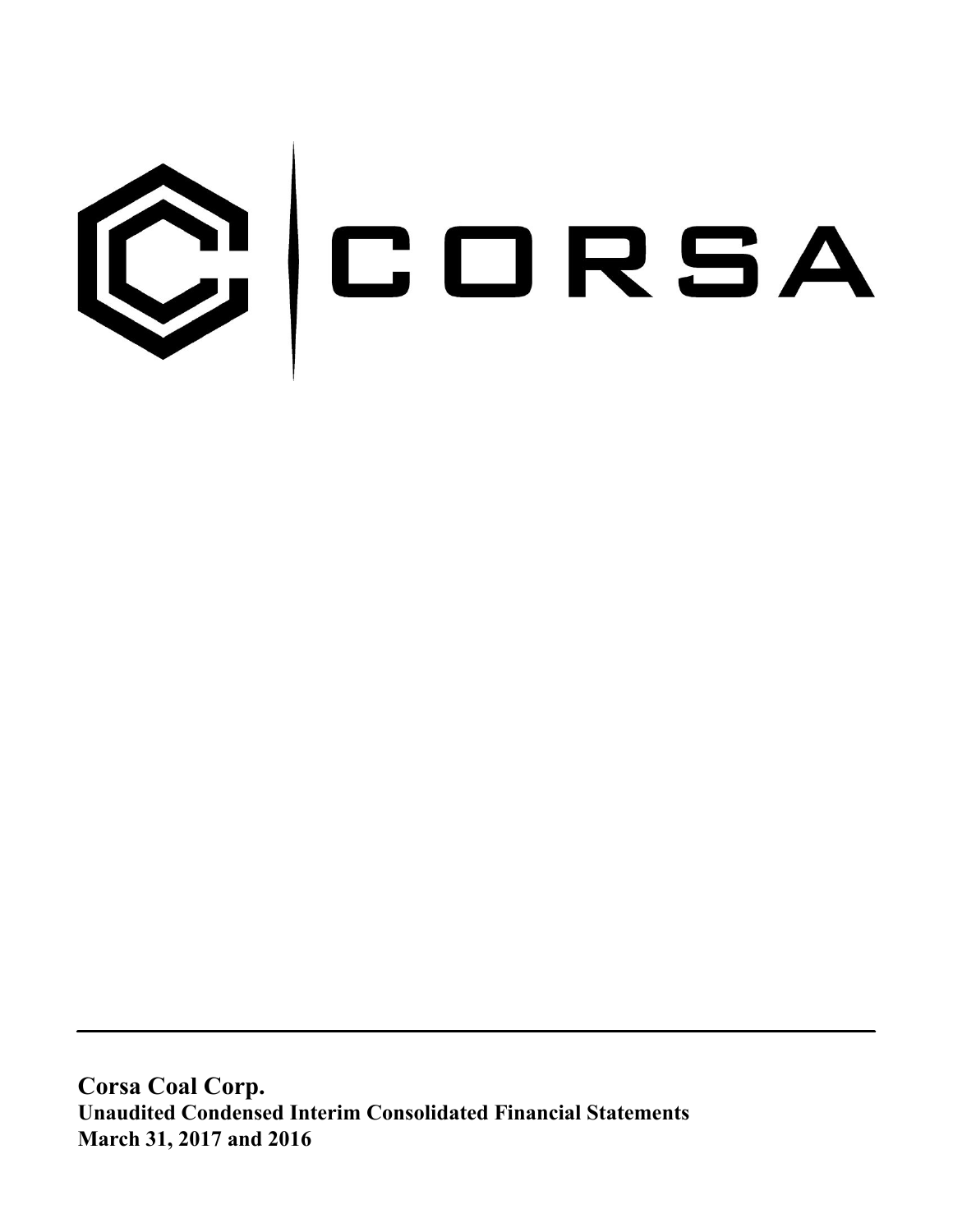# **Corsa Coal Corp. Unaudited Condensed Interim Consolidated Balance Sheets Expressed in United States dollars, tabular amounts in thousands**

| <b>Assets</b>                                       |                          | March 31,<br>2017 | December 31,<br>2016 |            |  |
|-----------------------------------------------------|--------------------------|-------------------|----------------------|------------|--|
|                                                     |                          |                   |                      |            |  |
| Cash                                                | \$                       | 32,386            | \$                   | 25,757     |  |
| Accounts receivable (note 3)                        |                          | 10,909            |                      | 7,889      |  |
| Prepaid expenses and other current assets           |                          | 2,921             |                      | 2,913      |  |
| Inventories (note 4)                                |                          | 11,606            |                      | 12,098     |  |
| <b>Current Assets</b>                               |                          | 57,822            |                      | 48,657     |  |
| Restricted cash (note 5)                            |                          | 33,301            |                      | 33,063     |  |
| Advance royalties and other assets                  |                          | 3,522             |                      | 3,255      |  |
| Property, plant and equipment, net (note 6)         |                          | 116,743           |                      | 115,997    |  |
| Deferred income tax assets                          |                          |                   |                      |            |  |
| <b>Total Assets</b>                                 | $\overline{\mathcal{S}}$ | 211,388           | $\mathbb{S}$         | 200,972    |  |
| <b>Liabilities</b>                                  |                          |                   |                      |            |  |
|                                                     |                          |                   |                      |            |  |
| Accounts payable and accrued liabilities            | \$                       | 21,208            | $\mathbb S$          | 16,165     |  |
| Notes payable (note 7)                              |                          | 4,132             |                      | 5,475      |  |
| Finance lease obligations (note 8)                  |                          | 3,176             |                      | 3,574      |  |
| Other liabilities (note 10)                         |                          | 2,336             |                      | 1,750      |  |
| Reclamation and water treatment provision (note 11) |                          | 6,226             |                      | 6,200      |  |
| <b>Current Liabilities</b>                          |                          | 37,078            |                      | 33,164     |  |
|                                                     |                          |                   |                      |            |  |
| Notes payable (note 7)                              |                          | 948               |                      | 1,290      |  |
| Finance lease obligations (note 8)                  |                          | 3,833             |                      | 4,480      |  |
| Loan payable (note 9)                               |                          | 28,761            |                      | 28,435     |  |
| Other liabilities (note 10)                         |                          | 12,574            |                      | 14,166     |  |
| Reclamation and water treatment provision (note 11) |                          | 57,022            |                      | 57,649     |  |
| Warrant financial liability (note 9(b))             |                          | 1,559             |                      | 2,805      |  |
| <b>Total Liabilities</b>                            |                          | 141,775           |                      | 141,989    |  |
| <b>Equity</b>                                       |                          |                   |                      |            |  |
| Share Capital                                       |                          | 180,001           |                      | 179,811    |  |
| <b>Contributed Surplus</b>                          |                          | 1,825             |                      | 1,484      |  |
| <b>Accumulated Deficit</b>                          |                          | (148, 419)        |                      | (155, 673) |  |
| <b>Total Shareholders' Equity</b>                   |                          | 33,407            |                      | 25,622     |  |
| Non-controlling interest                            |                          | 36,206            |                      | 33,361     |  |
| <b>Total Equity</b>                                 |                          | 69,613            |                      | 58,983     |  |
| <b>Total Liabilities and Equity</b>                 | $\overline{\mathcal{E}}$ | 211,388           | $\sqrt{\frac{2}{5}}$ | 200,972    |  |

*The accompanying notes are an integral part of these unaudited condensed interim consolidated financial statements.*

Approved by the Board of Directors:

*/s/ Robert Scott /s/ Alan M. De'Ath*  Robert Scott, Director Alan M. De'Ath, Director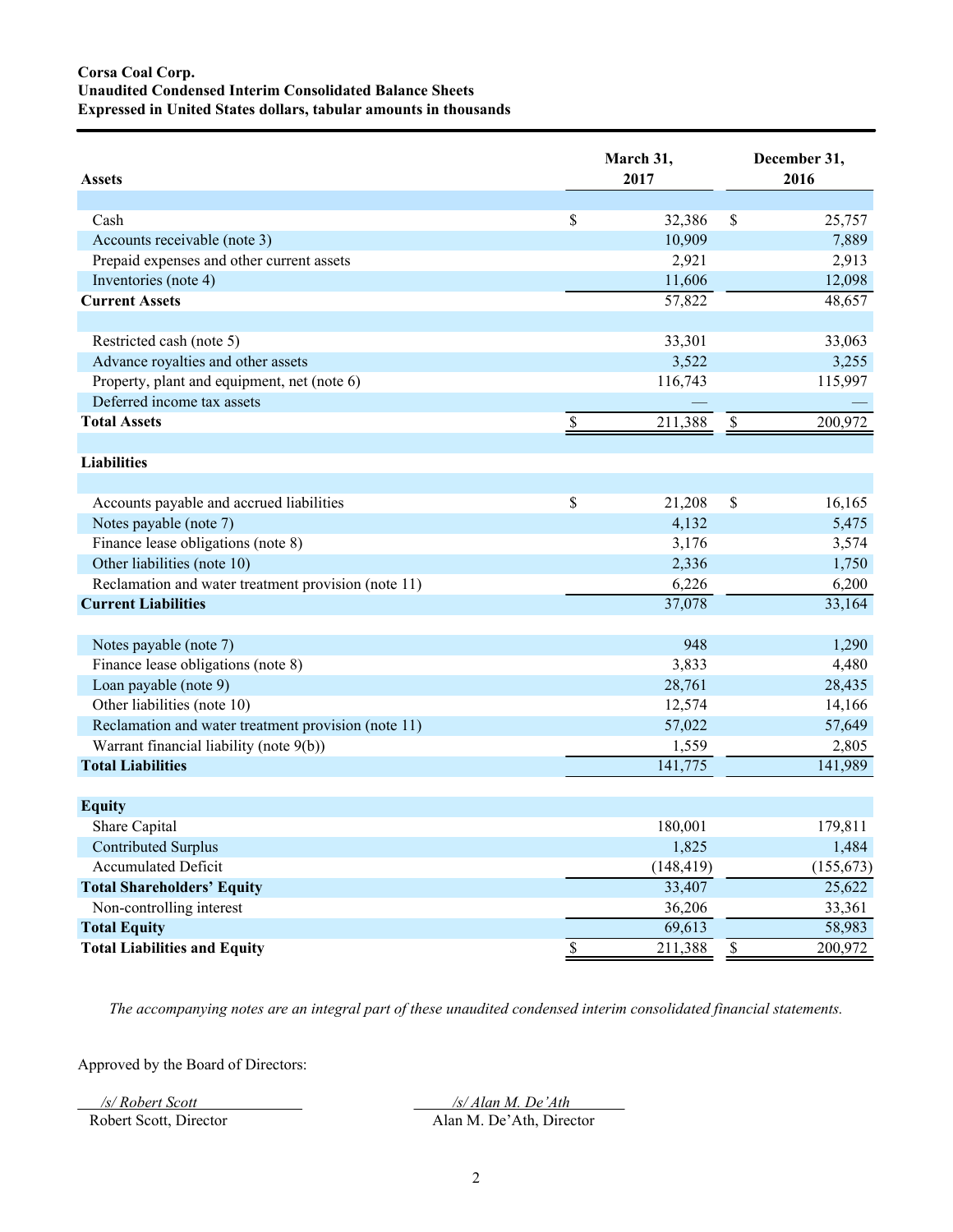# **Corsa Coal Corp. Unaudited Condensed Interim Consolidated Statements of Operations and Comprehensive Income (Loss) Expressed in United States dollars, tabular amounts in thousands except for per share amounts**

|                                                        |                         | For the three months ended<br>March 31, |
|--------------------------------------------------------|-------------------------|-----------------------------------------|
|                                                        | 2017                    | 2016                                    |
| Revenue (note 13)                                      | $\mathsf{\$}$<br>59,039 | $\sqrt{\ }$<br>16,613                   |
| Cost of sales (note 14)                                | (44,981)                | (19,676)                                |
| <b>Gross Margin</b>                                    | 14,058                  | (3,063)                                 |
|                                                        |                         |                                         |
| Corporate and administrative expense (notes 15 and 16) | (4,187)                 | (3,107)                                 |
| Income (loss) from operations                          | 9,871                   | (6,170)                                 |
|                                                        |                         |                                         |
| Net finance expense (note 17)                          | (121)                   | (2, 434)                                |
| Other income (expense)                                 | 334                     | 307                                     |
| Income (loss) before tax                               | 10,084                  | (8,297)                                 |
|                                                        |                         |                                         |
| Current income tax (benefit) expense                   |                         |                                         |
| Deferred income tax expense                            |                         |                                         |
|                                                        |                         |                                         |
|                                                        |                         |                                         |
| Net and comprehensive income (loss)                    | \$<br>10,084            | \$<br>(8,297)                           |
|                                                        |                         |                                         |
| Attributable to:                                       |                         |                                         |
| Shareholders                                           | 7,239<br>S              | (8,398)<br>\$                           |
| Non-controlling interest                               | \$<br>2,845             | 101                                     |
|                                                        |                         |                                         |
| Basic earnings (loss) per share (note 18)              | \$<br>0.08              | (0.12)<br>\$                            |
| Diluted earnings (loss) per share (note 18)            | $\overline{\$}$<br>0.07 | $\overline{\$}$<br>(0.12)               |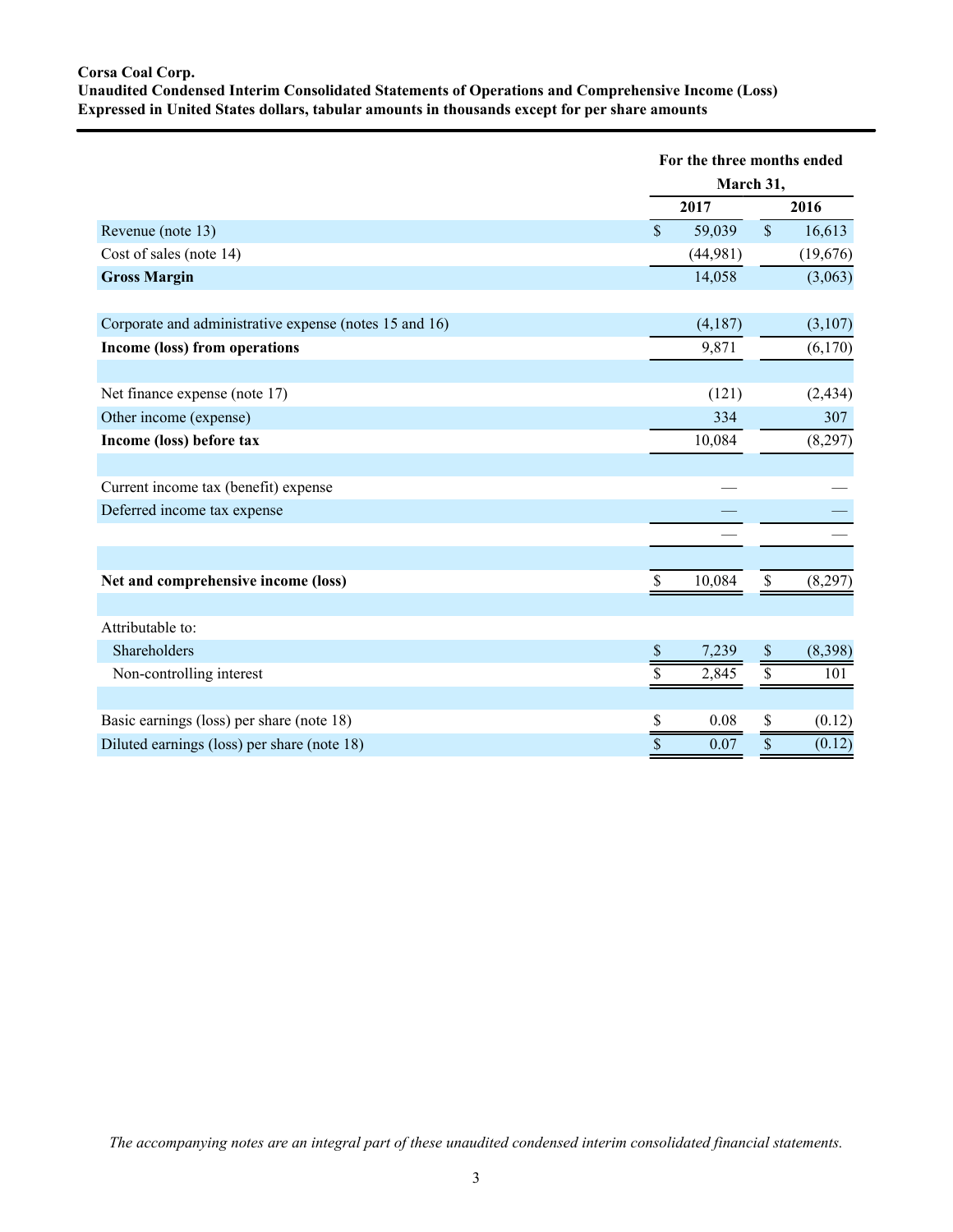|                                       | For the three months ended March 31, 2017 |    |                                    |                |       |                |                                |              |                               |              |        |
|---------------------------------------|-------------------------------------------|----|------------------------------------|----------------|-------|----------------|--------------------------------|--------------|-------------------------------|--------------|--------|
|                                       | <b>Number</b>                             |    |                                    |                |       |                |                                |              |                               |              |        |
|                                       | of Corsa                                  |    |                                    |                |       |                |                                |              |                               |              |        |
|                                       | Common                                    |    |                                    |                |       |                |                                |              | Non-                          |              |        |
|                                       | <b>Shares</b>                             |    | <b>Contributed</b><br><b>Share</b> |                |       |                | Controlling<br><b>Interest</b> |              | <b>Total</b><br><b>Equity</b> |              |        |
|                                       | (000's)                                   |    | Capital                            | <b>Surplus</b> |       | <b>Deficit</b> |                                |              |                               |              |        |
| <b>Balance - January 1, 2017</b>      | 94,389                                    | \$ | 179,811                            | \$             | 1,484 | \$             | (155,673)                      | <sup>S</sup> | 33,361                        | <sup>S</sup> | 58,983 |
| Stock based compensation<br>(note 16) |                                           |    |                                    |                | 356   |                |                                |              |                               |              | 356    |
| Stock option expiration/forfeiture    |                                           |    |                                    |                | (15)  |                | 15                             |              |                               |              |        |
| Stock option exercises                | 202                                       |    | 190                                |                |       |                |                                |              |                               |              | 190    |
| Net and comprehensive income          |                                           |    |                                    |                |       |                | 7,239                          |              | 2,845                         |              | 10,084 |
| <b>Balance - March 31, 2017</b>       | 94,591                                    |    | 180,001                            | <b>S</b>       | 1,825 |                | (148, 419)                     |              | 36,206                        |              | 69,613 |

|                                                 |               | For the three months ended March 31, 2016 |                           |    |             |                |                 |             |               |     |              |
|-------------------------------------------------|---------------|-------------------------------------------|---------------------------|----|-------------|----------------|-----------------|-------------|---------------|-----|--------------|
|                                                 | <b>Number</b> |                                           |                           |    |             |                |                 |             |               |     |              |
|                                                 | of Corsa      |                                           |                           |    |             |                |                 |             |               |     |              |
|                                                 | Common        |                                           |                           |    |             |                |                 |             | Non-          |     |              |
|                                                 | <b>Shares</b> |                                           | <b>Share</b>              |    | Contributed |                |                 | Controlling |               |     | <b>Total</b> |
|                                                 | (000's)       |                                           | Capital<br><b>Surplus</b> |    |             | <b>Deficit</b> | <b>Interest</b> |             | <b>Equity</b> |     |              |
| <b>Balance - January 1, 2016</b>                | 68,962        | S                                         | 153,172                   | S  | 1,956       | S.             | (123,004)       | S.          | 31,634        | S   | 63,758       |
| Stock based compensation<br>(note 16)           |               |                                           |                           |    | 558         |                |                 |             |               |     | 558          |
| Stock option expiration/forfeiture              |               |                                           |                           |    | (9)         |                | 9               |             |               |     |              |
| Corsa equity financing                          | 10,387        |                                           | 8,000                     |    |             |                |                 |             |               |     | 8,000        |
| Equity issuance costs                           |               |                                           | (47)                      |    |             |                |                 |             |               |     | (47)         |
| Credit amendment fee shares                     | 390           |                                           | 300                       |    |             |                |                 |             |               |     | 300          |
| Net and comprehensive income<br>$(\text{loss})$ |               |                                           |                           |    |             |                | (8,398)         |             | 101           |     | (8,297)      |
| <b>Balance - March 31, 2016</b>                 | 79,739        | S.                                        | 161,425                   | \$ | 2,505       |                | (131, 393)      | S           | 31,735        | \$. | 64,272       |

*The accompanying notes are an integral part of these unaudited condensed interim consolidated financial statements.*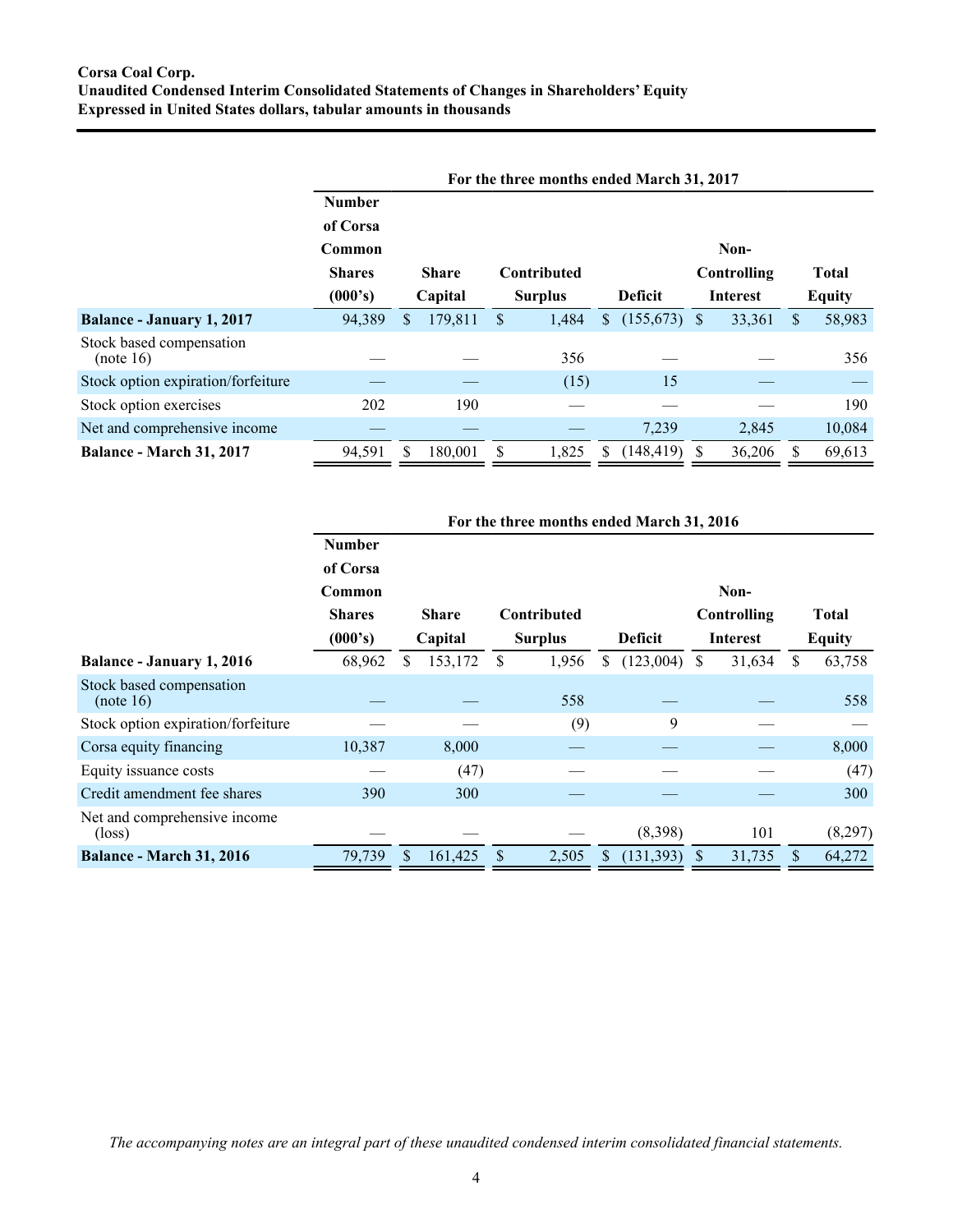|                                                                     | For the three months ended<br>March 31, |               |          |
|---------------------------------------------------------------------|-----------------------------------------|---------------|----------|
|                                                                     | 2017                                    |               | 2016     |
| <b>Operating Activities</b>                                         |                                         |               |          |
| Net and comprehensive income (loss)                                 | \$<br>10,084                            | \$            | (8,297)  |
| Items not affecting cash:                                           |                                         |               |          |
| Amortization                                                        | 4,250                                   |               | 4,587    |
| Stock-based compensation expense (note 16)                          | 356                                     |               | 558      |
| Net finance (income) expense (note 17)                              | (1,004)                                 |               | 1,854    |
| Write-off of advance royalties and other assets                     | 58                                      |               | 126      |
| Other non-cash operating expense (income)                           | 245                                     |               | (735)    |
| Cash spent on reclamation and water treatment activities            | (1,386)                                 |               | (987)    |
| Changes in working capital balances related to operations (note 19) | 1,096                                   |               | 1,297    |
| Cash provided by (used in) operating activities                     | 13,699                                  |               | (1, 597) |
|                                                                     |                                         |               |          |
| <b>Investing Activities</b>                                         |                                         |               |          |
| Restricted cash                                                     | 56                                      |               | (235)    |
| Advance royalties and other assets                                  | (325)                                   |               | (66)     |
| Proceeds on sale of assets                                          | 720                                     |               | 622      |
| Property, plant and equipment additions                             | (4,966)                                 |               | (2,007)  |
| Cash used in investing activities                                   | (4, 515)                                |               | (1,686)  |
|                                                                     |                                         |               |          |
| <b>Financing Activities</b>                                         |                                         |               |          |
| Proceeds from equity financing                                      |                                         |               | 8,000    |
| Proceeds from stock option exercises                                | 190                                     |               |          |
| Debt issuance costs                                                 |                                         |               | (42)     |
| Share issuance costs                                                |                                         |               | (47)     |
| Proceeds from notes payable                                         |                                         |               | 500      |
| Repayment of notes payable                                          | (1,698)                                 |               | (597)    |
| Repayment of finance lease obligations                              | (1,047)                                 |               | (1, 155) |
| Cash (used in) provided by financing activities                     | (2, 555)                                |               | 6,659    |
| Net increase in cash for the period                                 | 6,629                                   |               | 3,376    |
| Cash, beginning of period                                           | 25,757                                  |               | 9,493    |
| Cash, end of period                                                 | \$<br>32,386                            | $\mathcal{S}$ | 12,869   |

Supplemental disclosure (note 19)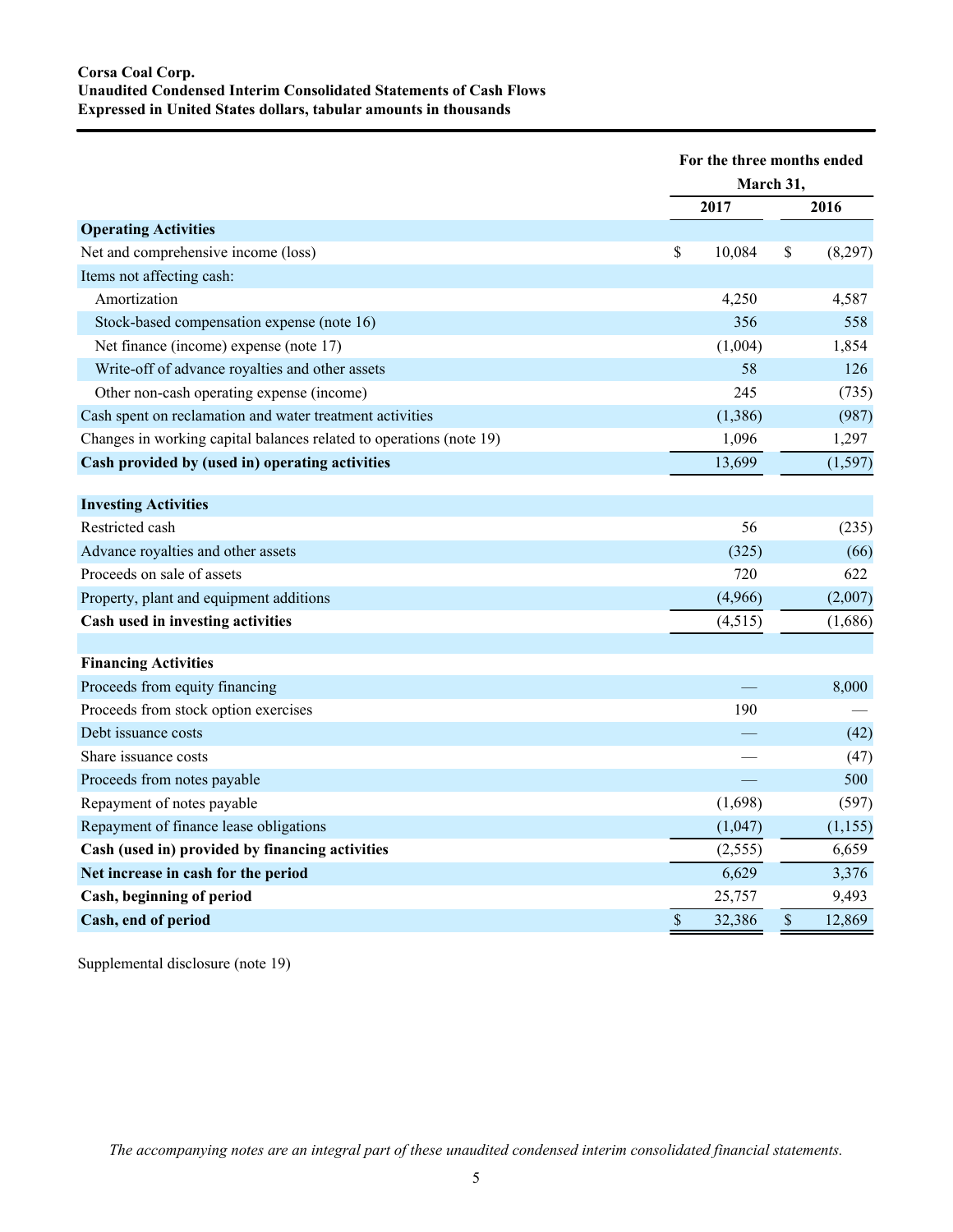# **1. Basis of Presentation and Nature of Operations**

# *Nature of Operations*

Corsa Coal Corp. ("Corsa" or the "Company") is in the business of mining, processing and selling of metallurgical, thermal and industrial coal, as well as exploring, acquiring and developing resource properties that are consistent with its existing coal business. The Company is a corporation existing under the *Canada Business Corporations Act* and is domiciled in Canada and the registered office of Corsa is located at 199 Bay Street, Suite 5300, Commerce Court West, Toronto, Ontario, Canada, M5L 1B9 and the head office of Corsa is located at 125 Technology Drive, Suite 100, Canonsburg, Pennsylvania, USA, 15317.

These unaudited condensed interim consolidated financial statements were prepared on a going concern basis. The going concern basis assumes that the Company will be able to realize its assets and discharge its liabilities and commitments in the normal course of business as they become due in the foreseeable future.

The Company has two main operating divisions, Northern Appalachian and Central Appalachian, which are described below.

*Northern Appalachian Division* ("NAPP Division" or "NAPP")

The NAPP Division, based in Somerset, Pennsylvania, USA, produces and sells low volatile metallurgical coal used for the production of coke and thermal coal used in power generation from its mines in the Northern Appalachia coal region of the USA.

*Central Appalachian Division* ("CAPP Division" or "CAPP")

The CAPP Division, based in Knoxville, Tennessee, USA, produces and sells high-BTU, low and mid sulfur thermal coal used in power generation and industrial applications and metallurgical coal used for the production of coke from its mines in the Central Appalachian coal region of the USA.

## *Statement of Compliance*

These unaudited condensed interim consolidated financial statements of the Company and its subsidiaries have been prepared in accordance with International Accounting Standard 34 – *Interim Financial Reporting*, as issued by the International Accounting Standards Board ("IASB"), and do not include all of the information required for full annual financial statements. The Company has consistently applied the same accounting policies throughout all periods presented.

These unaudited condensed interim consolidated financial statements are intended to be read in conjunction with the Company's audited consolidated financial statements for the year ended December 31, 2016 and the related notes thereto.

These unaudited condensed interim consolidated financial statements were authorized by the Board of Directors of the Company on May 10, 2017.

## *Future accounting pronouncements*

Certain new standards, interpretations, amendments and improvements to existing standards were issued by the IASB or the International Financial Reporting Interpretations Committee ("IFRIC") that are mandatory for accounting periods after January 1, 2018. Updates that are not applied or are not consequential to the Company have been excluded.

# *(a) International Financial Reporting Standard ("IFRS") 9 – Financial Instruments*

In July 2014, the IASB issued the complete IFRS 9 – *Financial Instruments* ("IFRS 9"), which introduced new requirements for the classification and measurement of financial assets. Under IFRS 9, financial assets are classified and measured based on the business model in which they are held and the characteristics of their contractual cash flows. The standard introduces additional changes relating to financial liabilities. It also amends the impairment model by introducing a new 'expected credit loss' model for calculating impairment. IFRS 9 also includes a new general hedge accounting standard which aligns hedge accounting more closely with risk management. This new standard does not fundamentally change the types of hedging relationships or the requirement to measure and recognize ineffectiveness, however, it will provide more hedging strategies that are used for risk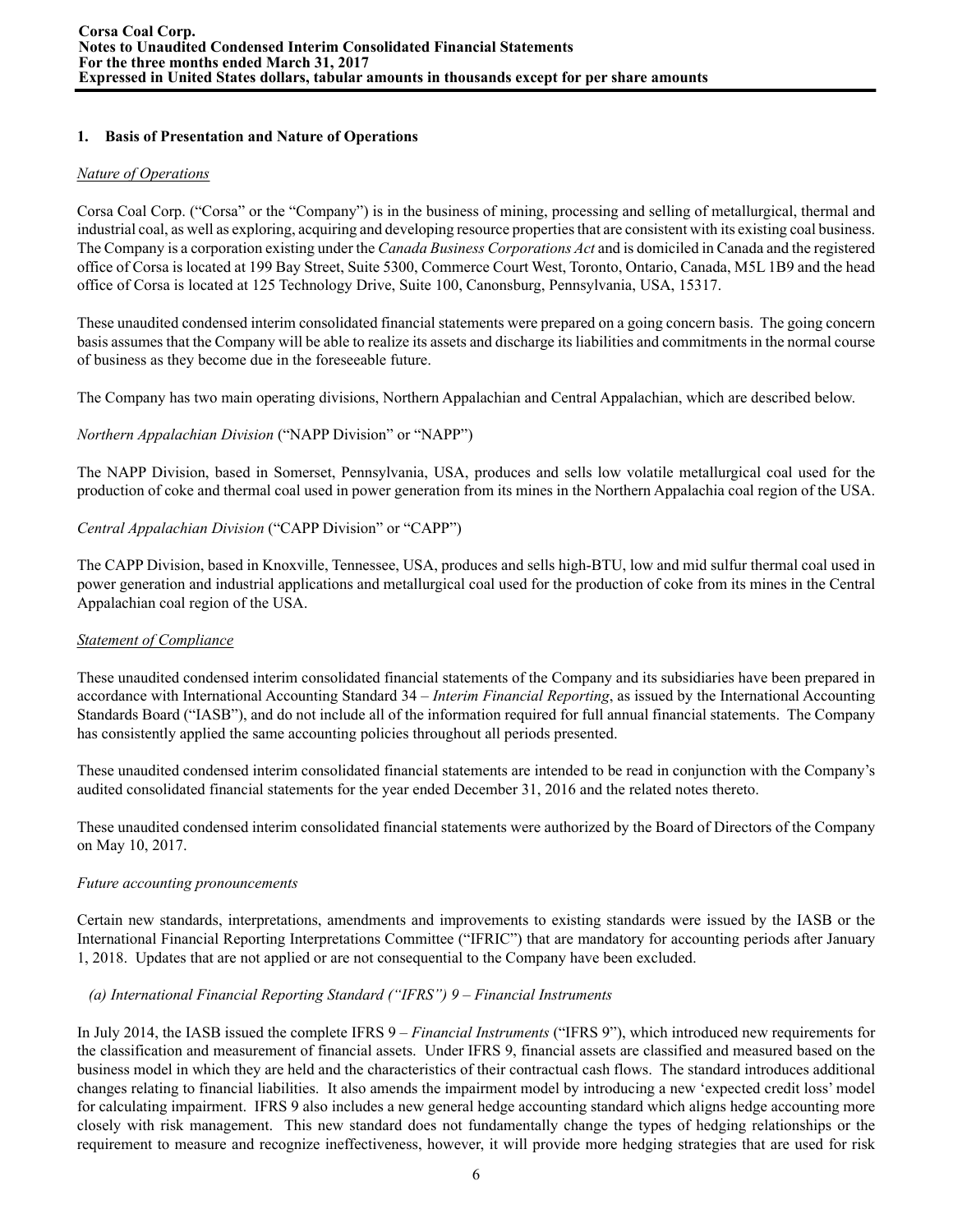#### **Corsa Coal Corp. Notes to Unaudited Condensed Interim Consolidated Financial Statements For the three months ended March 31, 2017 Expressed in United States dollars, tabular amounts in thousands except for per share amounts**

management to qualify for hedge accounting and introduce more judgment to assess the effectiveness of a hedging relationship. IFRS 9 is effective for annual periods beginning January 1, 2018. The Company intends to adopt IFRS 9 in its consolidated financial statements for the annual period beginning on January 1, 2018. The impact to the presentation of the Company's consolidated financial statements upon adoption of this standard has not yet been determined.

# *(b) IFRS 15 – Revenue from contracts with customers*

In May 2014, the IASB issued IFRS 15 – *Revenue from contracts with customers* ("IFRS 15"). IFRS 15 is effective for periods beginning on or after January 1, 2018 and is to be applied retrospectively. IFRS 15 clarifies the principles for recognizing revenue from contracts with customers. The Company intends to adopt IFRS 15 in its consolidated financial statements for the annual period beginning January 1, 2018. Management believes that adoption of this new guidance will not have a material impact on the Company's financial statements.

# *(c) IFRS 16 – Leases*

In January 2016, the IASB issued IFRS 16 – *Leases* ("IFRS 16"). IFRS 16 is effective for periods beginning on or after January 1, 2019 and early adoption is permitted if the company also applies IFRS 15. IFRS 16 sets out the principles for the recognition, measurement, presentation and disclosure of leases. The new standard eliminates the classification of leases as either operating leases or finance leases and introduces a single lessee accounting model. Applying that model, a lessee is required to recognize (a) assets and liabilities for all leases with a term of more than 12 months, unless the underlying asset is of low value; and (b) depreciation of the lease assets separately from interest on the lease liabilities in the statement of operations. The Company intends to adopt IFRS 16 in its consolidated financial statements for the annual period beginning January 1, 2019. The impact to the presentation of the Company's consolidated financial statements upon adoption of this standard has not yet been determined.

# **2. Financial Instruments**

The Company's financial instruments consist of cash, restricted cash, warrant financial liability, accounts receivable, accounts payable and accrued liabilities, notes payable, finance lease payable, loan payable and other liabilities.

## (a) Financial risk management

The Company is exposed in varying degrees to a variety of financial instrument related risks as described below.

## *Credit Risk*

Credit risk is the risk that one party to a financial instrument will fail to discharge an obligation and cause the other party to incur a financial loss. The Company's primary exposure to credit risk is on its bank accounts. These bank accounts are held with high credit quality institutions in Canada and the United States. Restricted cash consists of certificates of deposit and interest bearing securities invested with highly rated financial institutions.

Accounts receivable consist of trade receivables and other receivables. The Company assesses the quality of its customers, taking into account their creditworthiness and reputation, past experience and other factors. The Company has not recorded any allowance for credit losses for the three months ended March 31, 2017 and 2016.

## *Commodity Risk*

The value of the Company's mineral properties is related to the price of metallurgical and thermal coal and the outlook for these commodities, which is beyond the control of the Company.

# *Liquidity Risk*

Liquidity risk is the risk that the Company will not be able to meet its financial obligations as they become due. At March 31, 2017 the Company had a consolidated cash balance of \$32,386,000 and consolidated working capital of \$20,744,000. The future operations of the Company are dependent on the continued generation of positive cash flows from operations which is dependent on the future demand and price for metallurgical and thermal coal.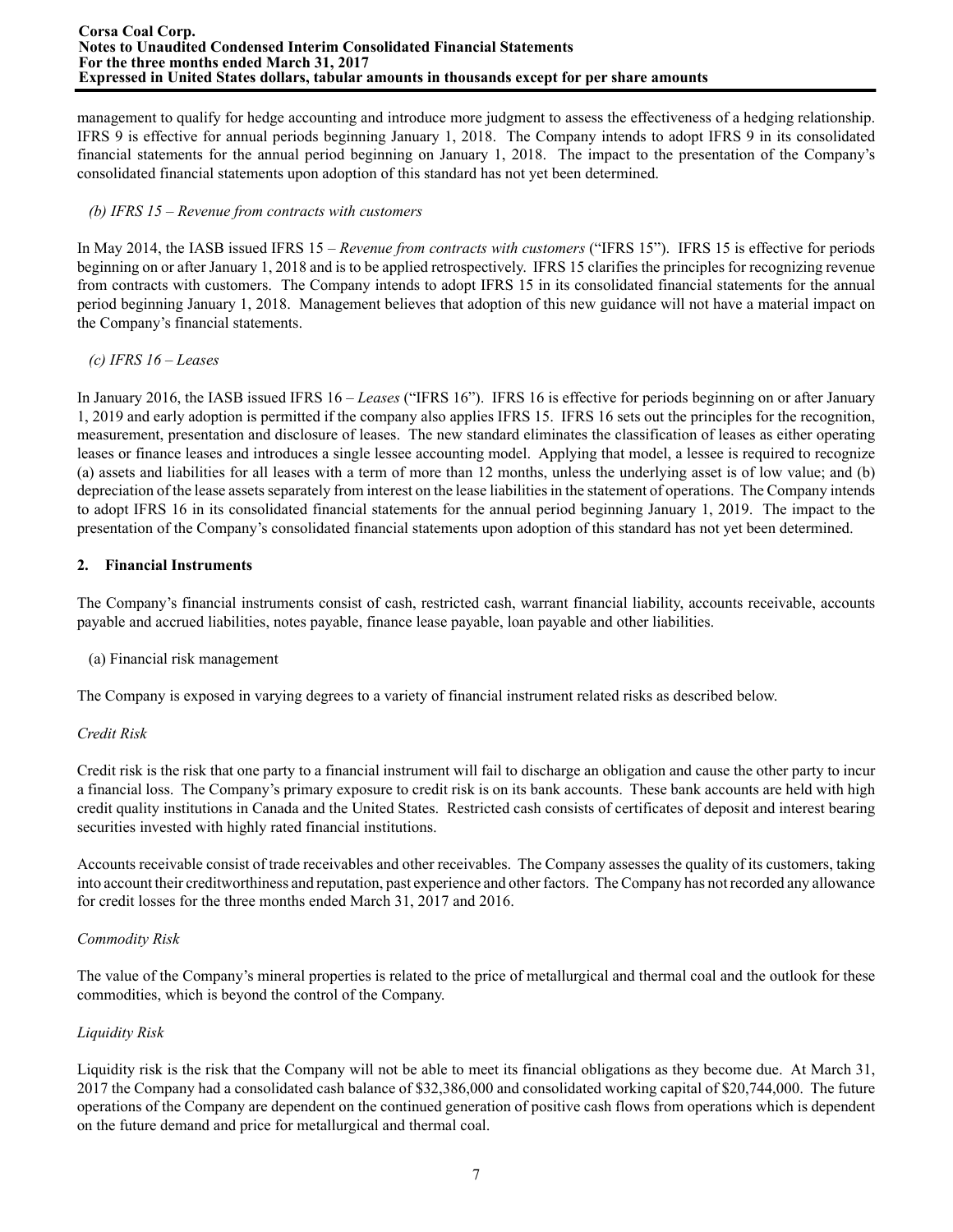The Company's commitments based on contractual terms are as follows:

|                                           |     | Carrying  |                        |               |                  |          |                |         |  |  |  |  |
|-------------------------------------------|-----|-----------|------------------------|---------------|------------------|----------|----------------|---------|--|--|--|--|
|                                           |     | Value at  | Payments due by period |               |                  |          |                |         |  |  |  |  |
|                                           |     | March 31, |                        |               | <b>Less Than</b> | 1 to     | 4 to           | After 5 |  |  |  |  |
| (in thousands)                            |     | 2017      | <b>Total</b>           |               | 1 Year           | 3 Years  | <b>5 Years</b> | Years   |  |  |  |  |
| Accounts payable and accruals             | \$. | 21,208    | 21,208<br>$\mathbb{S}$ | <sup>\$</sup> | 21,208           | \$       | \$             |         |  |  |  |  |
| Notes payable                             |     | 5,080     | 5,080                  |               | 4,132            | 937      | 11             |         |  |  |  |  |
| Finance lease obligations                 |     | 7,009     | 7,040                  |               | 3,176            | 3,506    | 358            |         |  |  |  |  |
| Loan payable                              |     | 28,761    | 32,017                 |               |                  | 32,017   |                |         |  |  |  |  |
| Other liabilities                         |     | 14,910    | 16,000                 |               | 2,336            | 4,142    | 6,515          | 3,007   |  |  |  |  |
| Purchase order firm commitments           |     |           | 10,501                 |               | 10,501           |          |                |         |  |  |  |  |
| Water treatment trust funding             |     |           | 7,904                  |               | 1,000            | 3,741    | 3,163          |         |  |  |  |  |
| Operating leases and other<br>obligations |     |           | 1,433                  |               | 674              | 759      |                |         |  |  |  |  |
| Total                                     |     | 76,968    | \$101,183              |               | 43,027           | \$45,102 | \$10,047       | \$3,007 |  |  |  |  |

#### (b) Fair Value

The estimated fair values of all financial instruments approximate their respective carrying values except for the loan payable. The loan payable is carried at amortized cost and the carrying amount and fair value is presented below (in thousands):

|              | <b>March 31, 2017</b> |  |                   | <b>December 31, 2016</b> |          |      |                   |
|--------------|-----------------------|--|-------------------|--------------------------|----------|------|-------------------|
|              | Carrying              |  |                   |                          | Carrying |      |                   |
|              | Amount                |  | <b>Fair Value</b> |                          | Amount   |      | <b>Fair Value</b> |
| Loan Payable | 28.761                |  | 22.456 \$         |                          | 28.435   | - \$ | 21.667            |

The fair value of the loan payable was determined by discounting the future contractual cash flows at a discount rate that represents an approximation of the borrowing rates presently available to the Company which was 16%.

## *Fair value hierarchy*

Fair value is the price that would be received to sell an asset or paid to transfer a liability in an ordinary transaction between market participants at the measurement date.

The fair value hierarchy categorizes into three levels the inputs in valuation techniques used to measure fair value. The fair value hierarchy gives the highest priority to quoted prices (unadjusted) in active markets for identical assets or liabilities (Level 1 inputs) and the lowest priority to unobservable inputs (Level 3 inputs).

Level 1 inputs are quoted market prices (unadjusted) in active markets for identical assets or liabilities that the entity can access at the measurement date.

Level 2 inputs are those other than quoted market prices in active markets, which are observable for the asset or liability, either directly or indirectly such as derived from prices.

Level 3 inputs are unobservable inputs for the asset or liability.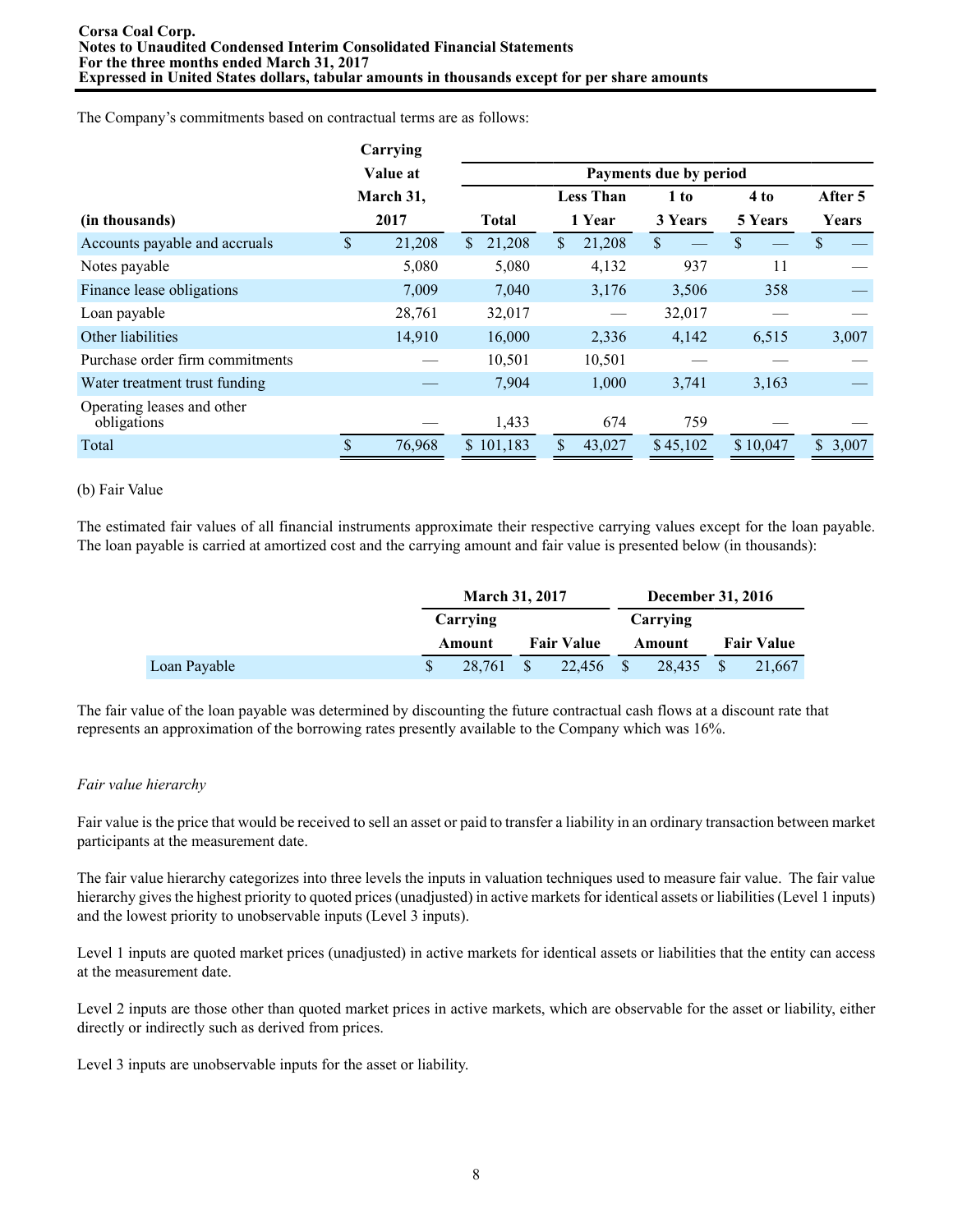The following table provides an analysis of the Company's financial instruments that are measured subsequent to initial recognition at fair value, grouped into Level 1 to 3 based on a degree to which the inputs used to determine the fair value are observable.

|                             | <b>March 31, 2017</b> |    |         |                           | December 31, 2016 |    |                |  |  |
|-----------------------------|-----------------------|----|---------|---------------------------|-------------------|----|----------------|--|--|
|                             | Level 1               |    | Level 2 |                           | Level 1           |    | <b>Level 2</b> |  |  |
| Financial assets            |                       |    |         |                           |                   |    |                |  |  |
| Cash                        | \$<br>32,386          | \$ |         | $\boldsymbol{\mathsf{S}}$ | 25,757            | \$ |                |  |  |
| Restricted cash             | 33,301                |    |         |                           | 33,063            |    |                |  |  |
|                             | 65,687                | \$ |         |                           | 58,820            |    |                |  |  |
|                             |                       |    |         |                           |                   |    |                |  |  |
| Financial liabilities       |                       |    |         |                           |                   |    |                |  |  |
| Warrant financial liability |                       |    | 1,559   | \$                        |                   |    | 2,805          |  |  |

The inputs used to measure the warrant financial liability (note 9(b)) are based on observable unadjusted market prices for identical assets and are therefore classified as Level 2 inputs under the financial instruments hierarchy.

At March 31, 2017 and December 31, 2016, the Company had no financial instruments which used Level 3 fair value measurements.

### **3. Accounts receivable**

Accounts receivable consist of the following:

|                   | March 31, |        | December 31, |       |  |
|-------------------|-----------|--------|--------------|-------|--|
|                   |           | 2017   |              | 2016  |  |
| Trade receivables | P         | 10,847 | \$           | 7,788 |  |
| Other             |           | 62     |              | 101   |  |
|                   | ъ         | 10,909 | P            | 1,889 |  |

The Company has not recorded any allowance for credit losses for the periods presented above.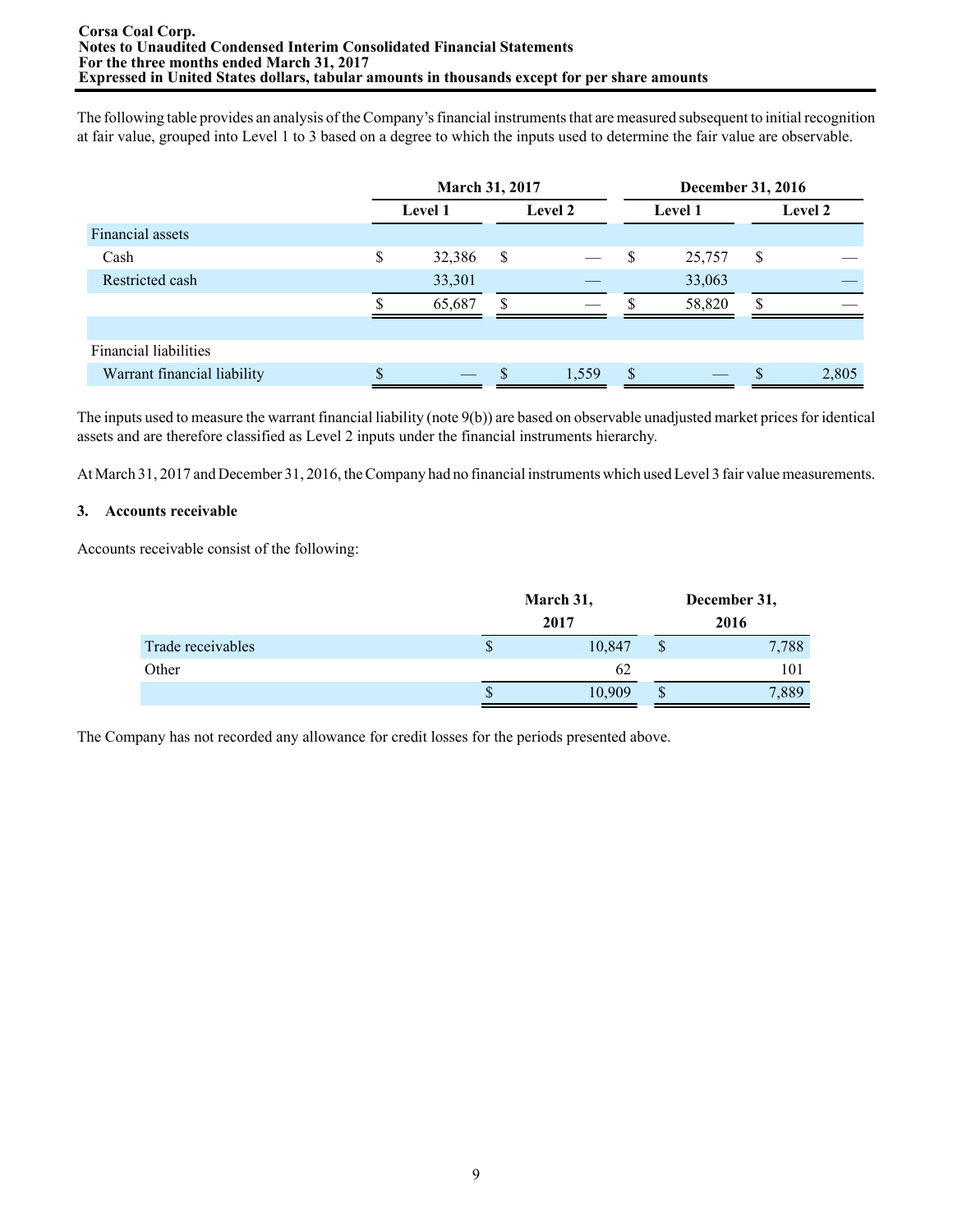### **4. Inventories**

Inventories consist of the following:

|                       | March 31,    | December 31, |
|-----------------------|--------------|--------------|
|                       | 2017         | 2016         |
| Metallurgical coal    |              |              |
| Clean coal stockpiles | 5,479        | 4,770        |
| Raw coal stockpiles   | 855          | 1,504        |
|                       | 6,334        | 6,274        |
| Thermal coal          |              |              |
| Clean coal stockpiles | 712          | 865          |
| Raw coal stockpiles   | 5            | 465          |
|                       | 717          | 1,330        |
|                       |              |              |
| Parts and supplies    | 4,555        | 4,494        |
|                       | \$<br>11,606 | \$<br>12,098 |

There was no net realizable value adjustment, measured as the inventory balances at full cost less the net realizable value at March 31, 2017.

## **5. Restricted cash**

Restricted cash consists of the following:

|                                             | March 31, |        |      | December 31, |  |  |
|---------------------------------------------|-----------|--------|------|--------------|--|--|
|                                             |           | 2017   | 2016 |              |  |  |
| Water treatment trust funds (a)             |           | 19,966 | S    | 19,050       |  |  |
| Collateral posted for reclamation bonds (b) |           | 8,294  |      | 8,912        |  |  |
| Workers' compensation trust funds (c)       |           | 5,030  |      | 5,090        |  |  |
| Other restricted deposits                   |           | 11     |      |              |  |  |
|                                             |           | 33,301 | \$   | 33,063       |  |  |

- a. The Company has signed certain agreements with United States environmental and regulatory agencies which require the perpetual monitoring and treatment of water in areas where the Company is operating or has operated in the past. As a result of these agreements, the Company was required to establish separate trust funds to ensure water treatment activities would continue after the Company ceased operating in the affected areas. The cash is invested in fixed income and equities and income earned on such funds, under certain circumstances, may be used by the Company to pay for certain water treatment costs once the trust funds have been fully funded. As of March 31, 2017, the Company is required to contribute an additional \$7,904,000 over the course of the next five years to fully fund these trusts, with \$1,000,000 due in the next twelve months.
- b. The Company is required to post bonds to ensure reclamation is completed on its mining properties as required under U.S. state and federal regulations. The Company has agreements with insurers to provide the bonds. The cash collateral is invested in certificates of deposit that are insured by the U.S. Federal Deposit Insurance Corporation and are held in escrow. The Company reached an agreement with an insurer to release certain portions of the cash collateral to fund certain reclamation projects. Accordingly, \$620,000 was released from the cash collateral and used to fund reclamation expenses during the three months ended March 31, 2017.
- c. The Company has established separate trust funds with its insurance carriers to pay potential awards and claims related to workers' compensation claims.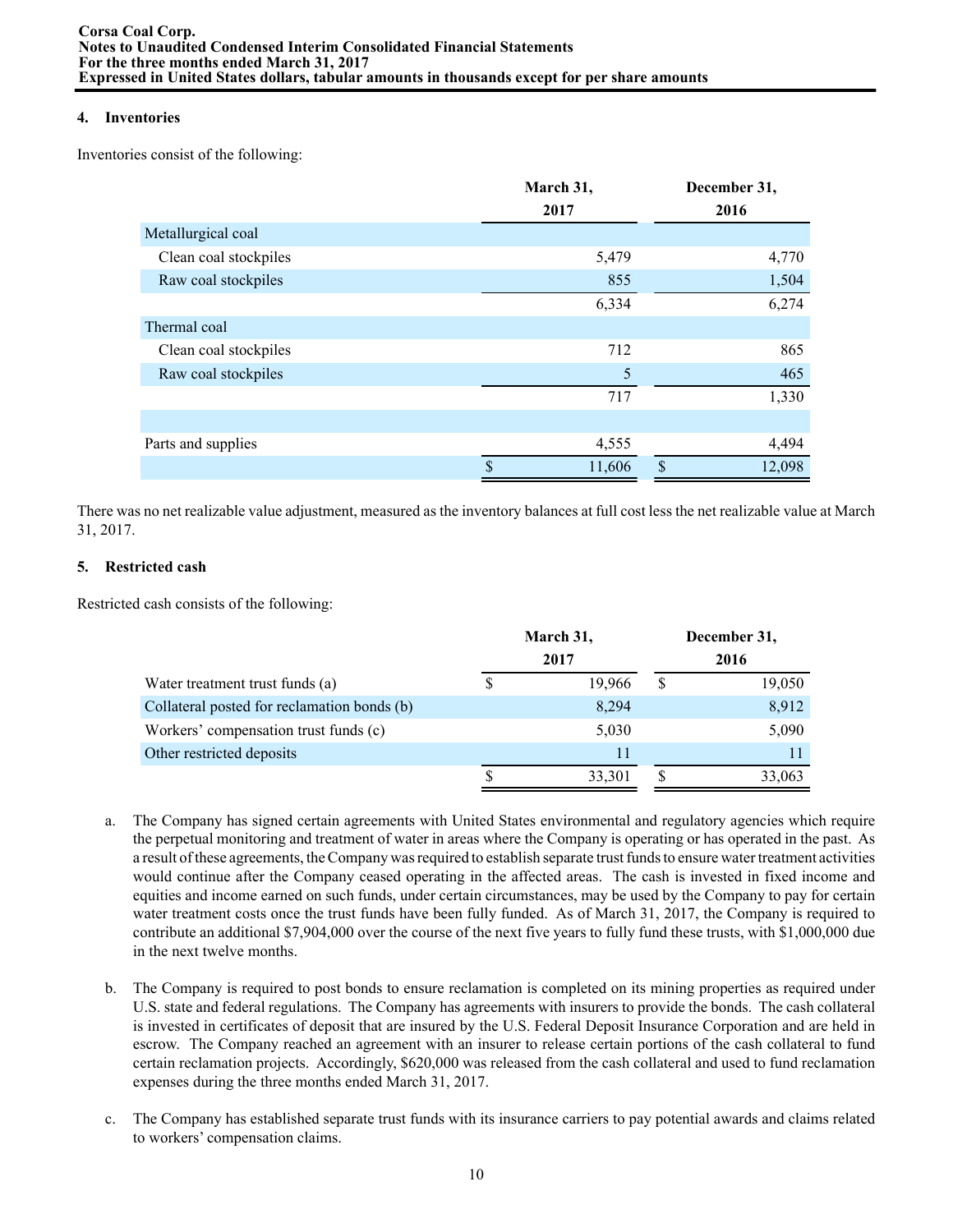### **6. Property, plant and equipment**

Property, plant and equipment consists of the following:

|                                    |                         | <b>Mineral</b><br><b>Plant</b> and |                 |            |              |              |
|------------------------------------|-------------------------|------------------------------------|-----------------|------------|--------------|--------------|
|                                    |                         | Properties (a)                     |                 | Equipment  |              | <b>Total</b> |
| Cost                               |                         |                                    |                 |            |              |              |
| Balance - January 1, 2016          | \$                      | 176,245                            | \$              | 168,925    | \$           | 345,170      |
| Additions                          |                         |                                    |                 | 6,196      |              | 6,196        |
| Capitalized development costs      |                         | 3,883                              |                 |            |              | 3,883        |
| Change in reclamation provision    |                         | (964)                              |                 |            |              | (964)        |
| Capitalized borrowing costs        |                         | 62                                 |                 |            |              | 62           |
| Disposals                          |                         | (1,020)                            |                 | (7,244)    |              | (8,264)      |
| Other                              |                         |                                    |                 | (104)      |              | (104)        |
| <b>Balance - December 31, 2016</b> |                         | 178,206                            |                 | 167,773    |              | 345,979      |
| Additions                          |                         |                                    |                 | 2,791      |              | 2,791        |
| Capitalized development costs      |                         | 2,336                              |                 |            |              | 2,336        |
| Change in reclamation provision    |                         | 425                                |                 |            |              | 425          |
| Capitalized borrowing costs        |                         | 13                                 |                 |            |              | 13           |
| Disposals                          |                         | (6,790)                            |                 | (1,779)    |              | (8, 569)     |
| <b>Balance - March 31, 2017</b>    | $\mathbb{S}$            | 174,190                            | $\mathbb S$     | 168,785    | $\mathbb S$  | 342,975      |
|                                    |                         |                                    |                 |            |              |              |
| <b>Accumulated Amortization</b>    |                         |                                    |                 |            |              |              |
| Balance - January 1, 2016          | \$                      | (93, 736)                          | \$              | (123, 948) | \$           | (217, 684)   |
| Amortization                       |                         | (4,399)                            |                 | (15,212)   |              | (19,611)     |
| Disposals                          |                         | 1,020                              |                 | 6,238      |              | 7,258        |
| Other                              |                         |                                    |                 | 55         |              | 55           |
| Balance - December 31, 2016        |                         | (97, 115)                          |                 | (132, 867) |              | (229, 982)   |
| Amortization                       |                         | (646)                              |                 | (3,565)    |              | (4,211)      |
| Disposals                          |                         | 6,790                              |                 | 1,171      |              | 7,961        |
| Balance - March 31, 2017           | $\mathbb{S}$            | (90, 971)                          | $\sqrt{\ }$     | (135,261)  | $\mathbb{S}$ | (226, 232)   |
|                                    |                         |                                    |                 |            |              |              |
| <b>Net Book Value</b>              |                         |                                    |                 |            |              |              |
| December 31, 2016                  | \$                      | 81,091                             | \$              | 34,906     | \$           | 115,997      |
| March 31, 2017                     | $\overline{\mathbb{S}}$ | 83,219                             | $\overline{\$}$ | 33,524     |              | 116,743      |

a. Mineral properties include the cost of obtaining the mineral and surface rights required to conduct mining operations. The two types of lease rights in the states of Tennessee, Kentucky, Maryland and Pennsylvania are surface rights, which provide access to the surface of a specific property, and mineral rights, which provide the right to extract the minerals from a specific property. The Company either purchases outright or leases these rights from various owners specific to each property. Mineral and surface rights which are leased are subject to royalty payments to the various owners based on the tons of coal extracted from that specific property. Royalty rates on leased mineral rights range from zero to 10.0% of the selling price of the coal. Mineral and surface rights which are owned by the Company are not subject to royalties.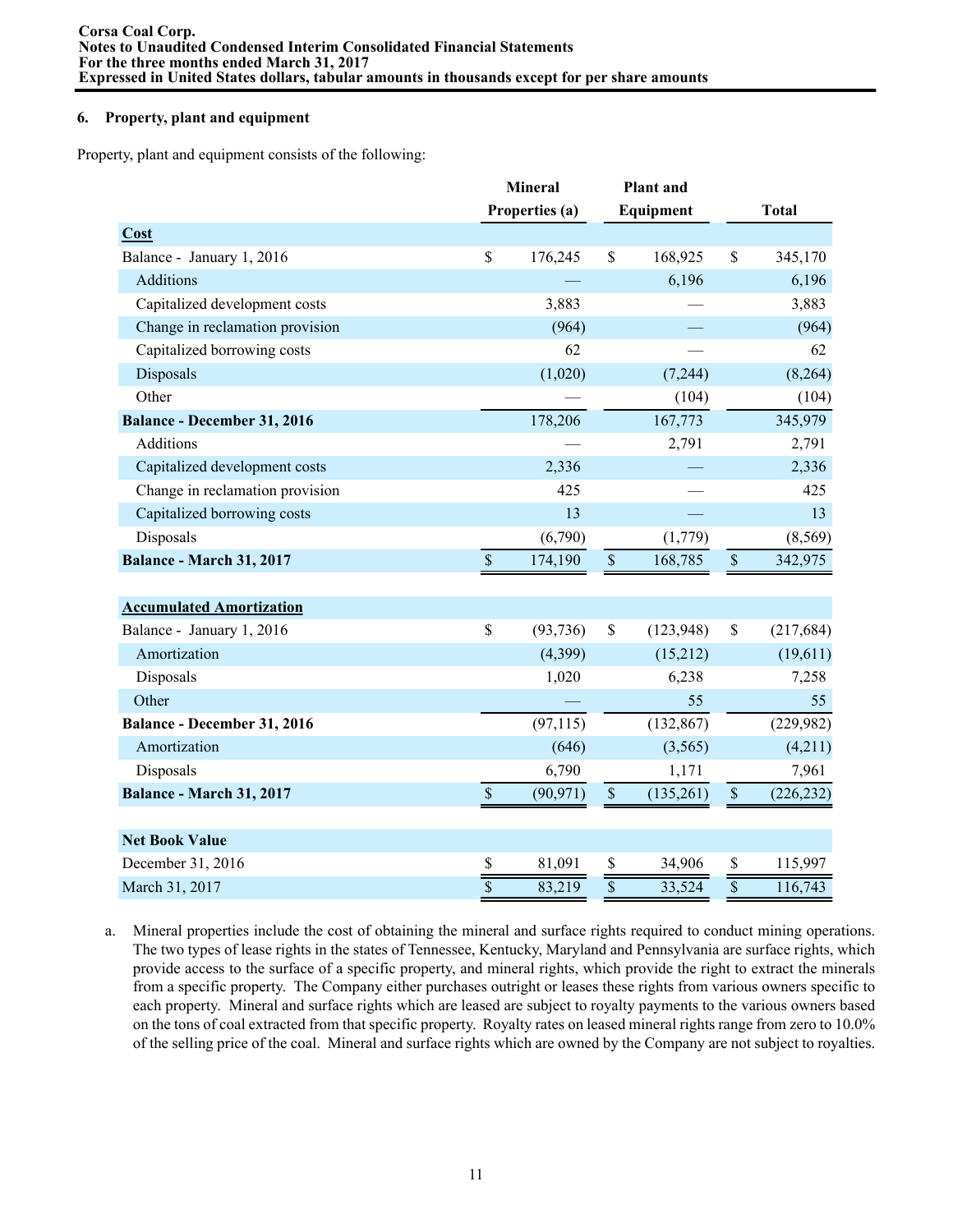## **7. Notes Payable**

Notes payable consists of the following:

|                                        | March 31, |         | December 31, |          |  |
|----------------------------------------|-----------|---------|--------------|----------|--|
|                                        | 2017      |         |              | 2016     |  |
| Revolving credit facility (a)          |           | 2,790   | \$           | 4,150    |  |
| Loans payable - equipment purchase (b) |           | 1,108   |              | 1,295    |  |
| Note payable (c)                       |           | 1,182   |              | 1,320    |  |
| Balance, end of period                 |           | 5,080   |              | 6,765    |  |
| Less: Current portion                  |           | (4,132) |              | (5, 475) |  |
| Total long-term notes payable          |           | 948     | S            | 1,290    |  |

- a. On December 30, 2016, Corsa entered into a modification and extension agreement to, among other things, extend the termination date of the revolving credit facility until December 10, 2017. The previous facility was set to expire on January 10, 2017. Under the terms of the modification and extension agreement, the Company converted the revolving credit facility to a term loan and will amortize the principal balance over the extension period. Interest is payable monthly on the outstanding principal at LIBOR plus 2.50%. All of the assets of the CAPP Division are pledged as collateral for the loan except those pledged under finance leases. Financial covenants of the modification and extension agreement include a debt service coverage ratio of not less than 1.00 to 1.00. This covenant shall be measured each calendar quarter, beginning on March 31, 2017, based upon year-to-date trailing financial statements.
- b. The NAPPDivision has a loan payable which bears interest at 6.99% with an equipment provider. The equipment purchase that was financed is pledged as collateral for the loan and is repayable in monthly installments of \$56,000 until April 2018. The CAPP Division has a loan payable which bears no interest with an equipment provider. The equipment purchase that was financed is pledged as collateral for the loan and is repayable in monthly installments of \$11,000 until April 2020.
- c. The NAPP Division has a note payable which bears interest at 4.0%. The note is repayable in monthly installments until April 2019. The note carries a mortgage against the Alumbaugh mineral property (owned portion of Acosta Deep project). The direct relationship between the note payable and use of the funds towards the acquisition of the Alumbaugh mineral property requires the borrowing costs to be capitalized as part of the development costs of the property. During the three months ended March 31, 2017 and 2016, \$13,000 and \$19,000 of finance and interest expense was capitalized to the cost of the Alumbaugh mineral property, respectively.

At March 31, 2017, the Company was in compliance with all covenants related to the notes payable.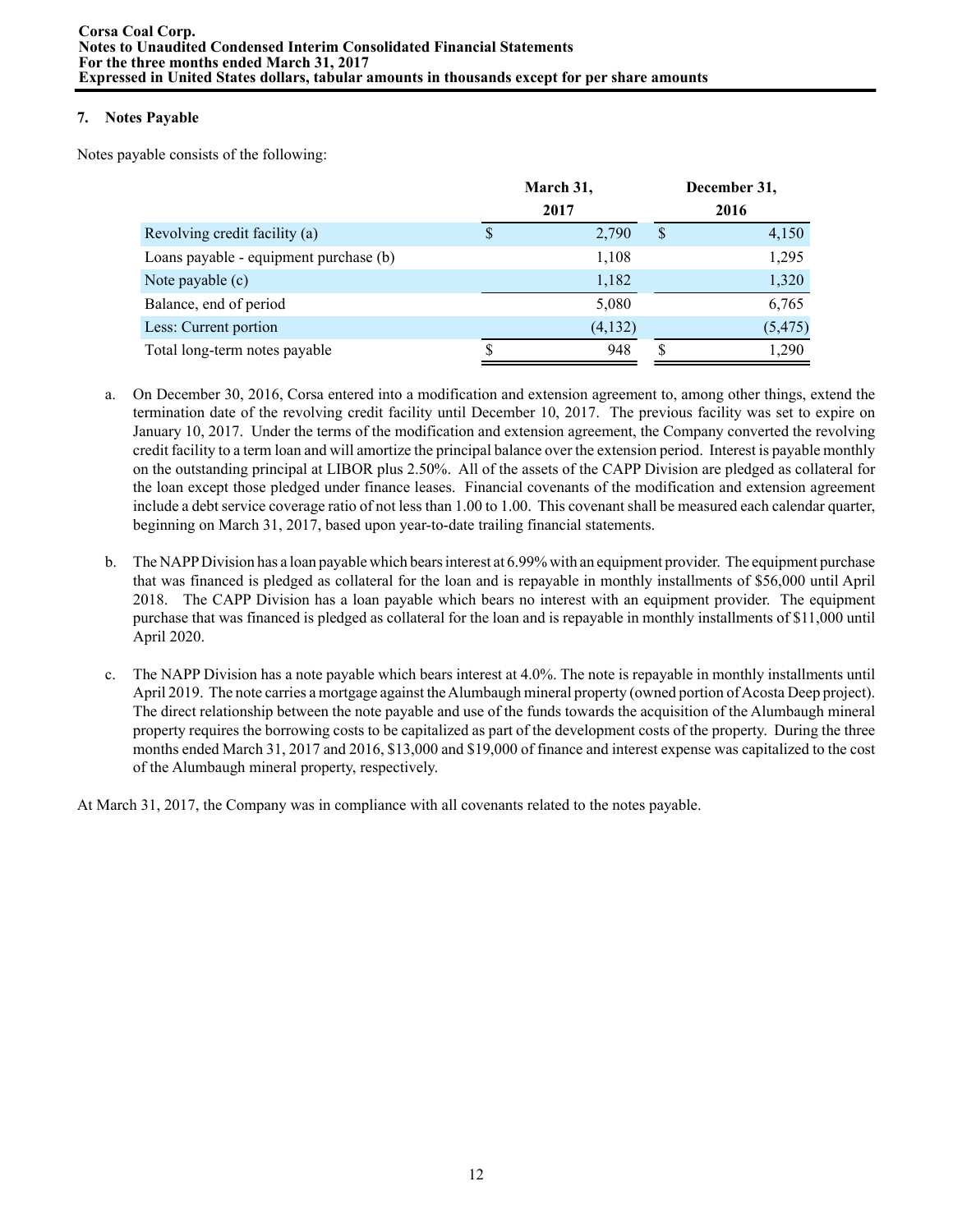### **8. Finance Lease Obligations**

Finance lease obligations consists of the following:

|                                                  | March 31, |         |              | December 31, |
|--------------------------------------------------|-----------|---------|--------------|--------------|
|                                                  |           | 2017    |              | 2016         |
| NAPP Division leases expiring from 2017-2021 (a) |           | 5,446   | <sup>S</sup> | 6,046        |
| CAPP Division leases expiring from 2017-2020 (b) |           | 1,563   |              | 2,008        |
| Balance, end of period                           |           | 7,009   |              | 8,054        |
| Less: Current portion                            |           | (3,176) |              | (3,574)      |
| Total long-term finance lease obligations        |           | 3,833   | -S           | 4,480        |

- a. These finance lease obligations are for certain mobile equipment and preparation plant machinery at the NAPP Division bearing interest ranging from 5.62% - 15.87%. The terms of certain of these leases are guided by a master lease agreement which requires a specified debt service coverage ratio of at least 1.25 to 1.00 measured on a quarterly basis to be met by Wilson Creek Energy, LLC and its subsidiaries based on historical results. Additionally, a minimum cash balance of \$2,000,000 is required to be maintained at all times on a consolidated basis excluding the CAPP Division. The value of the lease obligation is secured by the mobile equipment being leased. Contingent rent related to certain finance lease obligations is payable if the equipment exceeds certain operating levels. The contingent rent recognized in the three months ended March 31, 2017 was \$514,000 and is included in cost of sales in the unaudited condensed interim consolidated statements of operations and comprehensive income (loss).
- b. These finance lease obligations are for certain mobile equipment at the CAPP Division bearing interest ranging from 3.75% - 5.20%. There are no covenants under the terms of the lease agreements. The value of the lease obligation is secured by the mobile equipment being leased.

Finance lease obligations are payable as follows:

| Less than 1 year                    | 3,520 |
|-------------------------------------|-------|
| 1-3 years                           | 3,761 |
| 4-5 years                           | 395   |
| Total payments                      | 7,676 |
| Less: Amounts representing interest | (667) |
| Total finance lease obligations     | 7.009 |

At March 31, 2017, the Company was in compliance with all covenants under the lease agreements.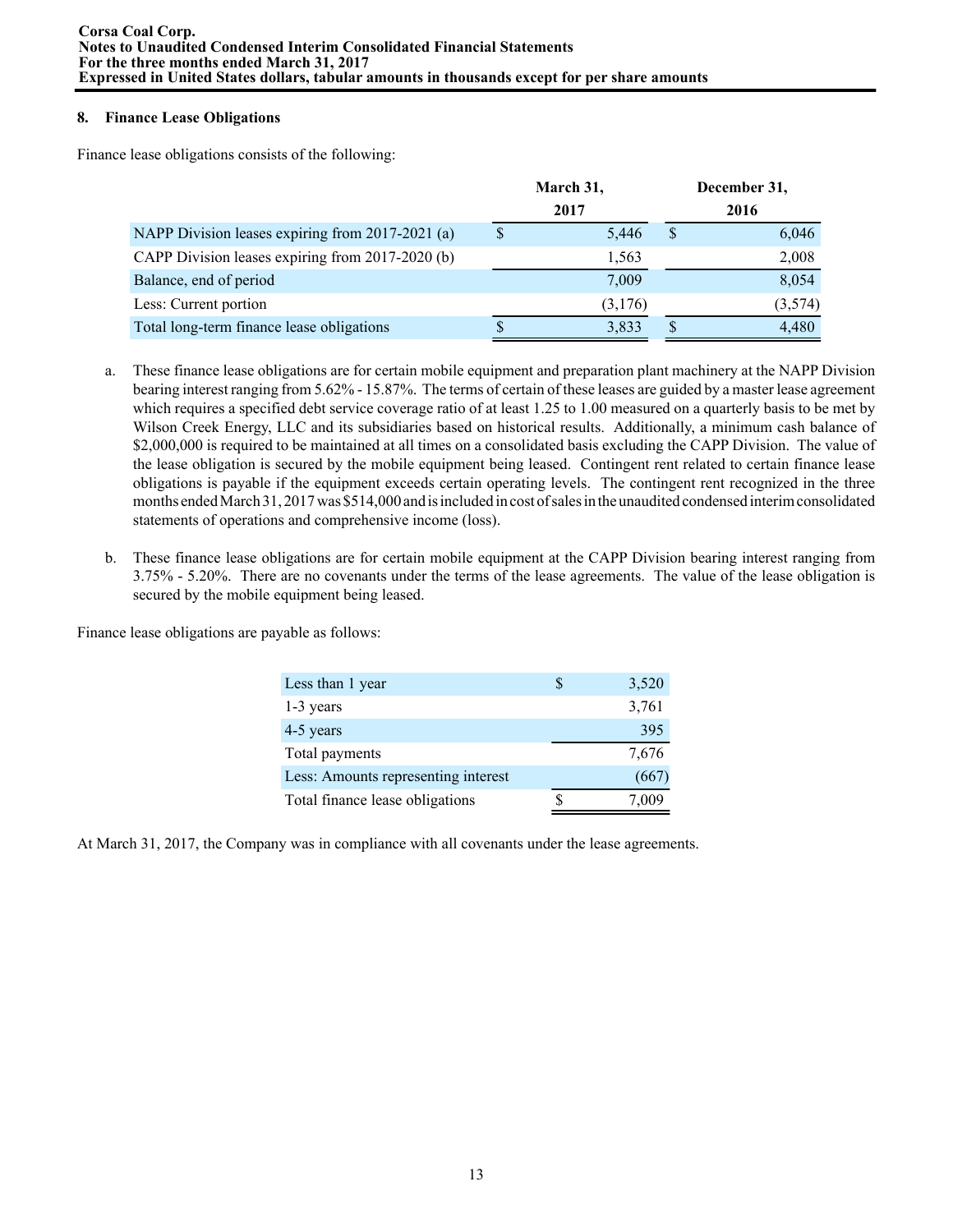## **9. Loan Payable**

a. On August 19, 2014, the Company entered into a \$25,000,000 secured term loan (the "Facility"), as subsequently amended, with Sprott Resource Lending Corp. ("SRLC"). The Facility is for a five-year term and bears interest at 10% per annum. For the period up to December 31, 2016, the Company had the option of adding any interest payable under the Facility to the principal amount. On the third and fourth anniversary of the closing of the acquisition of PBS Coals, Inc. (including Rox Coal, Inc.) from OAO Severstal by the Company on August 19, 2014, (the "PBS Transaction"), the Company is required to make an anniversary payment for an amount equal to 2% of the principal amount of the Facility then outstanding, if any. In addition, the Facility may be prepaid without penalty, in whole or in part, at any time. The Facility requires the Company, excluding the CAPP Division, to maintain a minimum cash balance of \$1,000,000 and positive working capital. The Company was in compliance with these covenants at March 31, 2017.

In consideration for the Facility, the Company issued 1,805,000 common share purchase warrants ("Bonus Warrants"). Each Bonus Warrant has a term of five years and is exercisable for one Common Share at an exercise price of C\$3.90. The effective interest rate, including accretion charged on the discounts of the loan payable, is 15.6%.

In consideration of certain amendments to the Facility in March 2016, the Company capitalized \$281,000 to the principal balance and issued 389,520 Common Shares (the "Fee Shares") to SRLC. The Fee Shares represent consideration equivalent to \$300,000 (based on a price per Common Share of C\$1.00).

| Balance - January 1, 2016                       | \$<br>24,440 |
|-------------------------------------------------|--------------|
|                                                 |              |
| Accrued interest - capitalized to principal     | 3,062        |
| Issuance costs of amending agreements           | (623)        |
| Amendment fee - capitalized to principal        | 281          |
| Accretion on discount on Loan Payable           | 1,275        |
|                                                 |              |
| Balance - December 31, 2016                     | 28,435       |
|                                                 |              |
| Accrued interest                                | 800          |
| Interest paid                                   | (800)        |
| Accretion on discount on Loan Payable (note 17) | 326          |
|                                                 |              |
| Balance - March 31, 2017                        | 28,761       |

The changes in the Loan Payable balance for the three months ended March 31, 2017 are as follows:

b. The Bonus Warrants qualify for recognition as a financial liability given the currency of the exercise price is different from the Company's functional currency. At initial recognition, the fair value of the Bonus Warrants was determined to be \$4,829,000 using a Black-Scholes option pricing model (expected life of 5 years, exercise price of C\$3.90, risk-free interest rate of 1.59%, Common Share price of C\$5.80, expected volatility of 40%, dividend yield of 0%, forfeiture rate of 0% and CAD/USD exchange rate of 0.9139).

The initial value was recorded as a reduction to the Loan Payable and an offsetting credit was recorded to the Warrant financial liability on the consolidated balance sheet. The Warrant financial liability is revalued to fair value at each reporting period. At March 31, 2017, the fair value was determined to be \$1,559,000 using a Black Scholes option pricing model (expected life of 2.4 years, exercise price of C\$3.90, risk-free interest rate of 1.39%, Common Share price of C\$2.00, expected volatility of 129%, dividend yield of 0%, forfeiture rate of 0% and CAD/USD exchange rate of 0.7513). The revaluation amounted to income of \$1,247,000 and expense of \$841,000 for the three months ended March 31, 2017 and 2016, respectively, and is included in net finance expense (note 17) on the unaudited condensed interim consolidated statements of operations and comprehensive income (loss).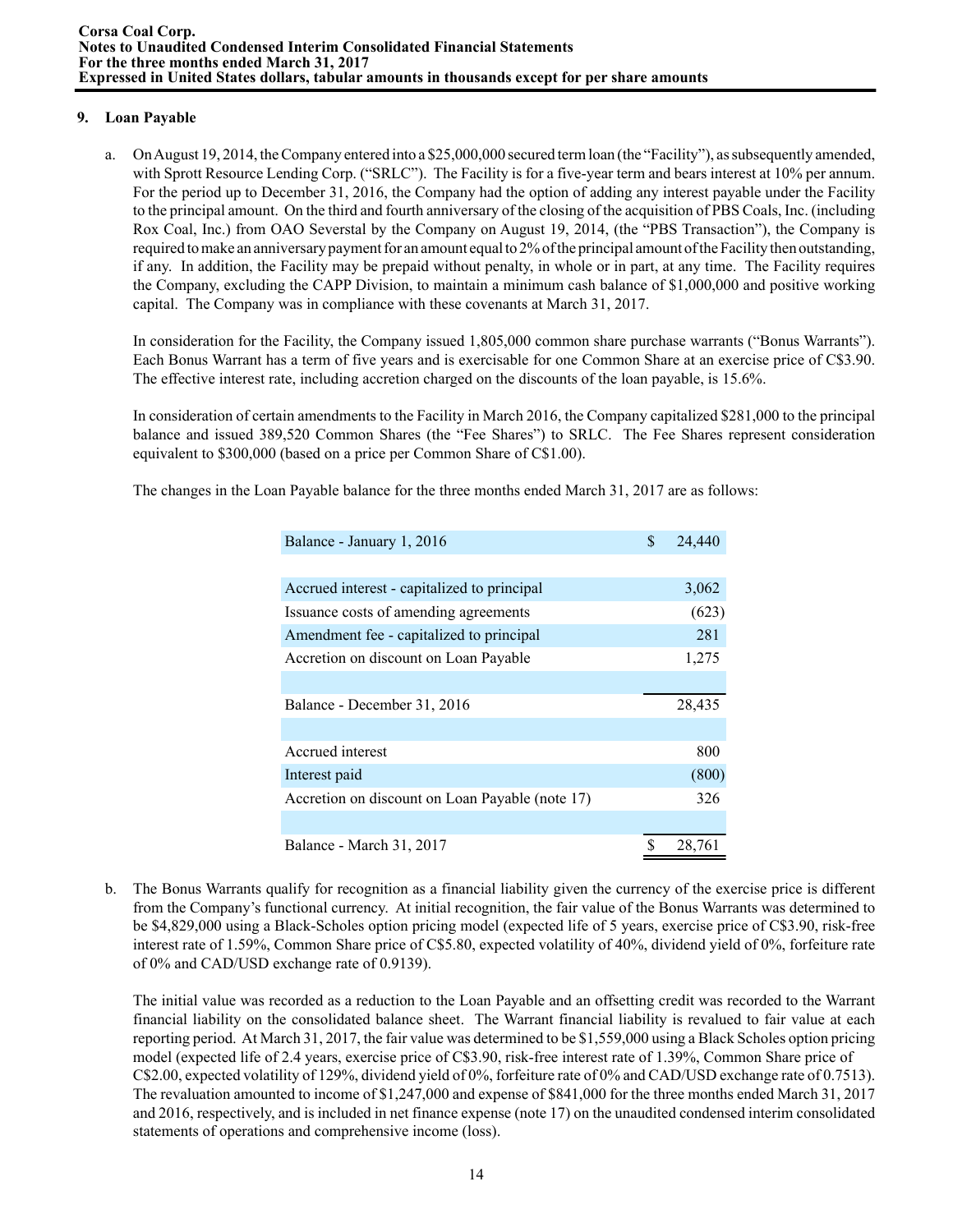## **10. Other Liabilities**

Other liabilities consist of the following:

| March 31, |          |    | December 31, |
|-----------|----------|----|--------------|
|           | 2017     |    | 2016         |
| S         | 6,752    | \$ | 6,795        |
|           | 4,222    |    | 5,174        |
|           | 2,555    |    | 2,526        |
|           | 1,381    |    | 1,421        |
|           | 14,910   |    | 15,916       |
|           | (2, 336) |    | (1,750)      |
|           | 12,574   | S  | 14,166       |
|           |          |    |              |

- a. The provision relates to workers' compensation and occupational disease claims that have not yet been paid by the Company. The estimates use an actuarial valuation approach based on historical claims and known events, where such estimates may differ materially from the estimates used herein. The balance that is expected to be settled within the next twelve months is \$749,000. The Company has established separate trust funds with its insurance carriers to pay potential awards and claims related to workers' compensation claims (note 5).
- b. PBS Coals, Inc. had contractual agreements with a transportation provider, which indicated minimum levels of coal to be shipped via rail over the contract period, which was not met. Corsa acquired these contractual agreements as a result of the PBS Transaction and at March 31, 2017, a provision of \$4,222,000 has been made for the estimated amount of fees owed to this transportation provider. The balance that is expected to be settled within the next twelve months is \$850,000.
- c. The processing fee payable represents an amount to be paid to a third party in relation to a royalty agreement signed historically by Corsa. Corsa is required to pay the third-party \$3,000,000 in aggregate, \$1,500,000 each in both 2019 and 2020. The processing fee payable balance is being recorded at amortized cost with an effective interest rate of 1.21%.
- d. Other liabilities include various accruals, none of which are individually material. Among other items, these accruals include the Company's estimate of exposure related to the Pennsylvania Department of Revenue's audit of PBS Coals Inc.'s sales and use tax returns filed for the period January 1, 2011 through June 30, 2014. Management believes that the resolution of this matter will not be significant to the Company.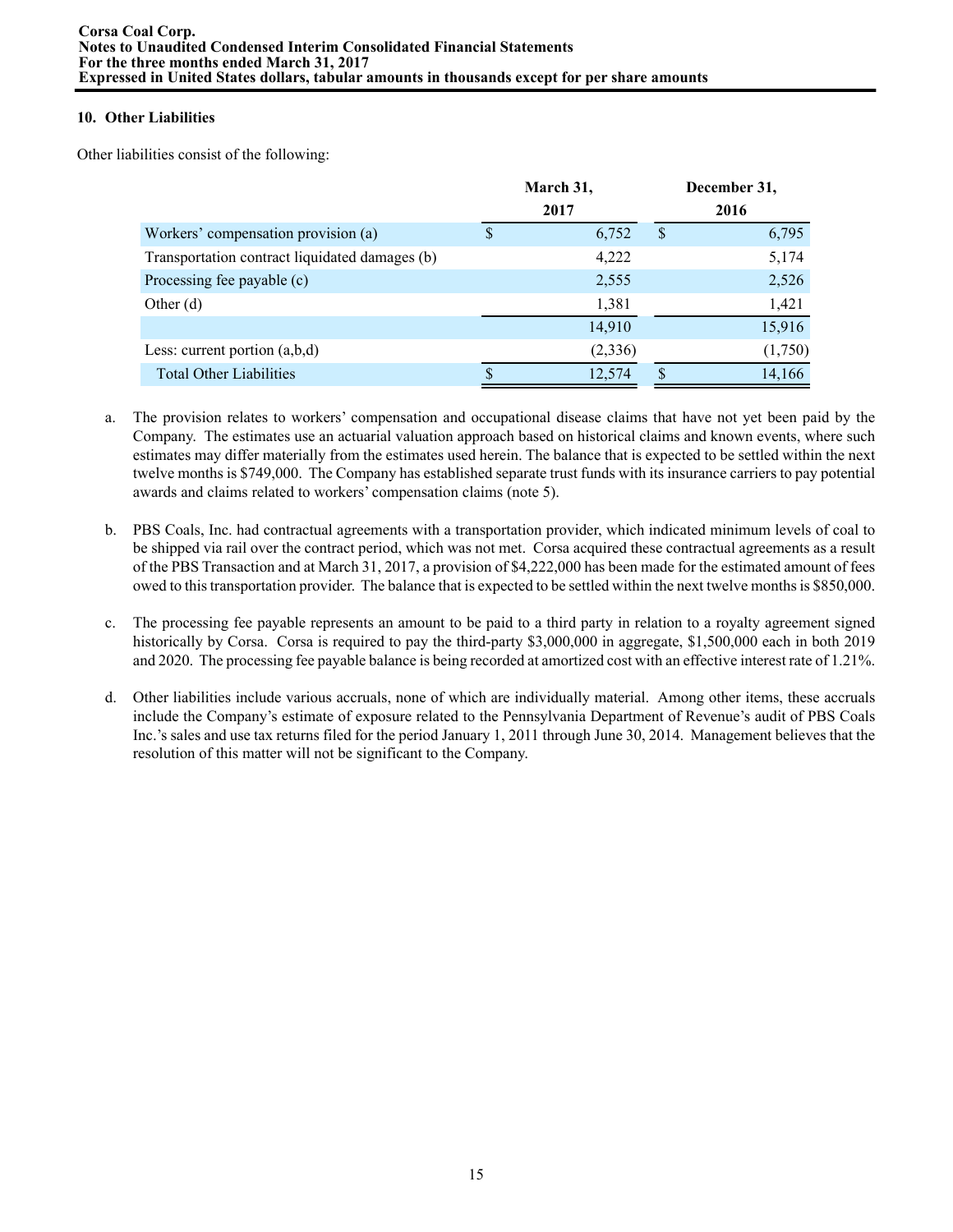### **11. Reclamation and Water Treatment Provision**

The Company's reclamation and water treatment provision arises from its obligations to undertake site reclamation and remediation as well as certain water treatment activities in connection with its historical operations.

The changes to the reclamation and water treatment provision were as follows:

|                                                     |                    |                        |                    |                       |               | <b>Total</b>             |
|-----------------------------------------------------|--------------------|------------------------|--------------------|-----------------------|---------------|--------------------------|
|                                                     |                    | <b>Site</b>            |                    | Water                 |               | Reclamation<br>and Water |
|                                                     |                    | <b>Reclamation and</b> |                    | <b>Treatment</b>      |               | <b>Treatment</b>         |
|                                                     |                    | <b>Remediation (a)</b> |                    | <b>Obligation</b> (b) |               | <b>Provision</b>         |
| Balance - January 1, 2016                           | $\mathbf{\hat{S}}$ | 38,912                 | $\mathsf{\$}$      | 26,566                | $\mathsf{\$}$ | 65,478                   |
|                                                     |                    |                        |                    |                       |               |                          |
| Reclamation and water treatment costs incurred      |                    | (2,645)                |                    | (2,110)               |               | (4,755)                  |
| Change in estimate                                  |                    | (2,078)                |                    | 3,883                 |               | 1,805                    |
| Accretion expense                                   |                    | 730                    |                    | 591                   |               | 1,321                    |
|                                                     |                    |                        |                    |                       |               |                          |
| Balance - December 31, 2016                         | $\mathbb{S}$       | 34,919                 | $\sqrt{\ }$        | 28,930                | $\mathsf{\$}$ | 63,849                   |
|                                                     |                    |                        |                    |                       |               |                          |
| Reclamation and water treatment costs incurred      |                    | (768)                  |                    | (618)                 |               | (1,386)                  |
| Change in estimate                                  |                    | 425                    |                    |                       |               | 425                      |
| Accretion expense                                   |                    | 179                    |                    | 181                   |               | 360                      |
|                                                     |                    |                        |                    |                       |               |                          |
| Balance - March 31, 2017                            | $\mathbf{\hat{S}}$ | 34,755                 | $\mathbf{\hat{S}}$ | 28,493                | $\mathsf{\$}$ | 63,248                   |
|                                                     |                    |                        |                    |                       |               |                          |
| Less: current portion                               |                    | (4,626)                |                    | (1,600)               |               | (6,226)                  |
| Long-Term Reclamation and Water Treatment Provision | \$                 | 30,129                 | \$                 | 26,893                | \$            | 57,022                   |
|                                                     |                    |                        |                    |                       |               |                          |
| Estimated costs (undiscounted cash flow basis)      | \$                 | 44,249                 | \$                 | 42,162                | \$            | 86,411                   |
| End of reclamation period                           |                    | $1-19$ years           |                    | Perpetual             |               |                          |
| Discount rate                                       |                    | 0.85%-2.76%            |                    | 0.85%-2.79%           |               |                          |
| Inflation rate                                      |                    | 2.0%                   |                    | 2.0%                  |               |                          |

- a. Site reclamation and remediation
	- i. The current portion represents the amount expected to be incurred by the Company within one year from March 31, 2017.
	- ii. At March 31, 2017, the Company had \$73,013,000 in surety bonds outstanding to secure reclamation obligations.
- b. Water treatment obligation

The Company has signed certain agreements with United States environmental and regulatory agencies which require the monitoring and treatment of water in areas where the Company is operating or has operated in the past. The Company has the obligation to fund such water treatment activities and has recorded a provision for the total expected costs of such water treatment.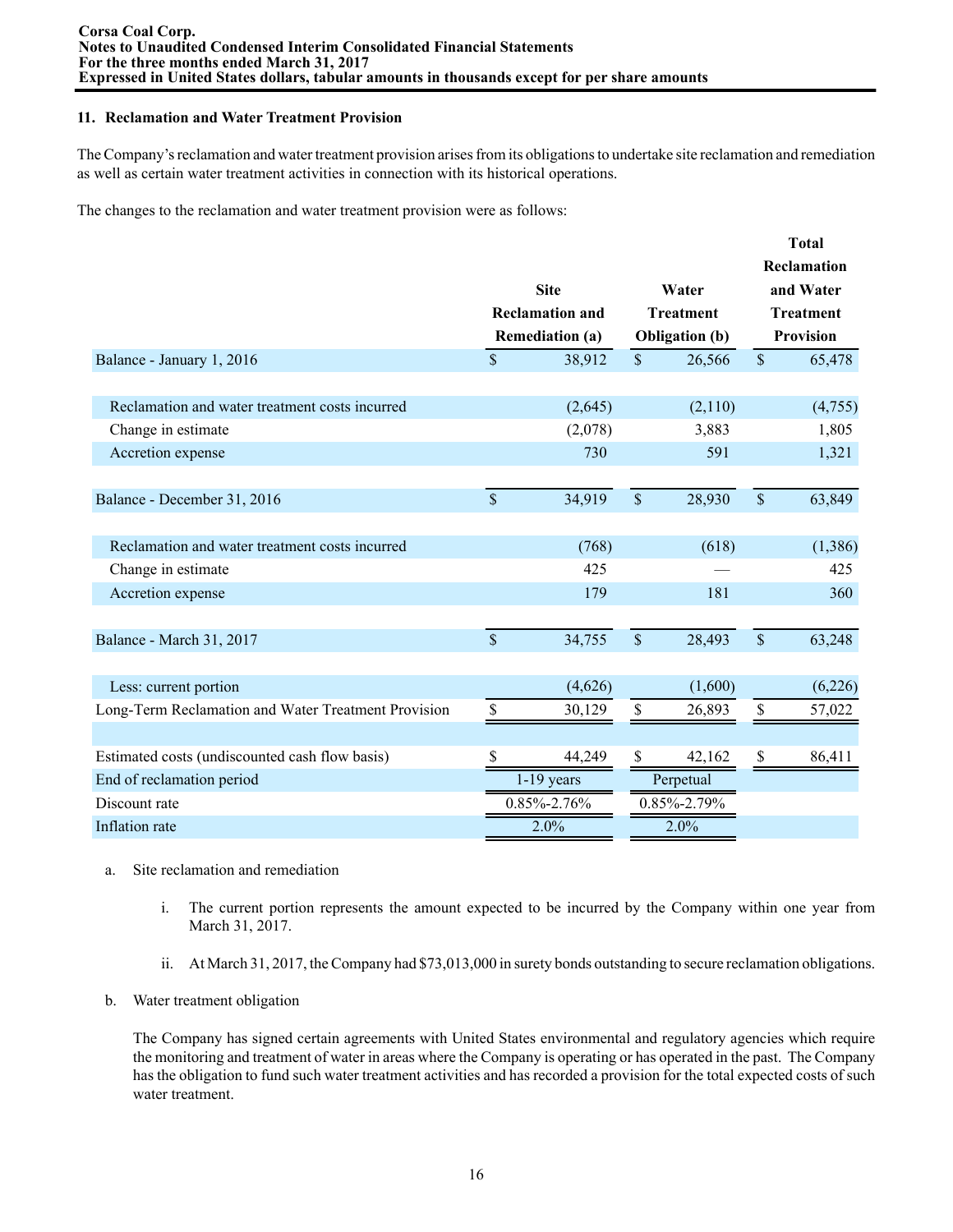Water treatment costs incurred are offset against the water treatment provision. At each reporting period, the Company makes a determination of the estimated costs of water treatment using assumptions effective as of the end of the reporting period. The change in estimate within the reporting period is charged to cost of sales.

Certain factors may cause the expected water treatment costs to vary materially from the estimates included herein, including, but not limited to, changes in water quality and changes in laws and regulations. The estimates used herein represent management's best estimates as of the end of the reporting period.

i. The current portion represents the amount expected to be incurred by the Company within one year from March 31, 2017.

# **12. Share Capital**

Authorized capital stock of the Company consists of an unlimited number of Common Shares without par value and an unlimited number of preferred shares issuable in series, with such rights, privileges, restrictions and conditions as the board of directors of the Company may determine from time to time. At March 31, 2017 and December 31, 2016, the Company had 94,591,245 and 94,388,784 Common Shares outstanding and no preferred shares outstanding, respectively. At March 31, 2017 and December 31, 2016, Legacy QKGI also owns 170,316,620 Redeemable Units of Wilson Creek Energy, LLC entitling it to a 19% minority interest in the net assets, income and expenses of Wilson Creek Energy, LLC. Redeemable Units are redeemable at the option of the holder for cash equal to the product of (i) the number of membership units to be redeemed; and (ii) the 10-day volume weighted average trading price, prior to date of notice of redemption, of the Company's Common Shares. The Company has the option to satisfy the redemption price for the Redeemable Units with Common Shares on a 20 to one basis. The Company is restricted from paying cash to the holder for the redemption of Redeemable Units if a balance remains outstanding for the Facility (note 9).

## **13. Revenue**

Revenue includes amounts realized for metallurgical coal sales from the NAPP Division, thermal coal sales from the NAPP and CAPP Division and tolling revenue. Tolling revenue is the fee charged to third parties for processing their coal through the Company's preparation plant.

Revenue consists of the following:

|                          |   | For the three months ended |    |        |
|--------------------------|---|----------------------------|----|--------|
|                          |   | March 31,                  |    |        |
|                          |   | 2017                       |    | 2016   |
| Metallurgical coal sales | S | 49,050                     | \$ | 8,307  |
| Thermal coal sales       |   | 9,989                      |    | 8,260  |
| Tolling revenue          |   |                            |    | 46     |
|                          | D | 59,039                     | S  | 16,613 |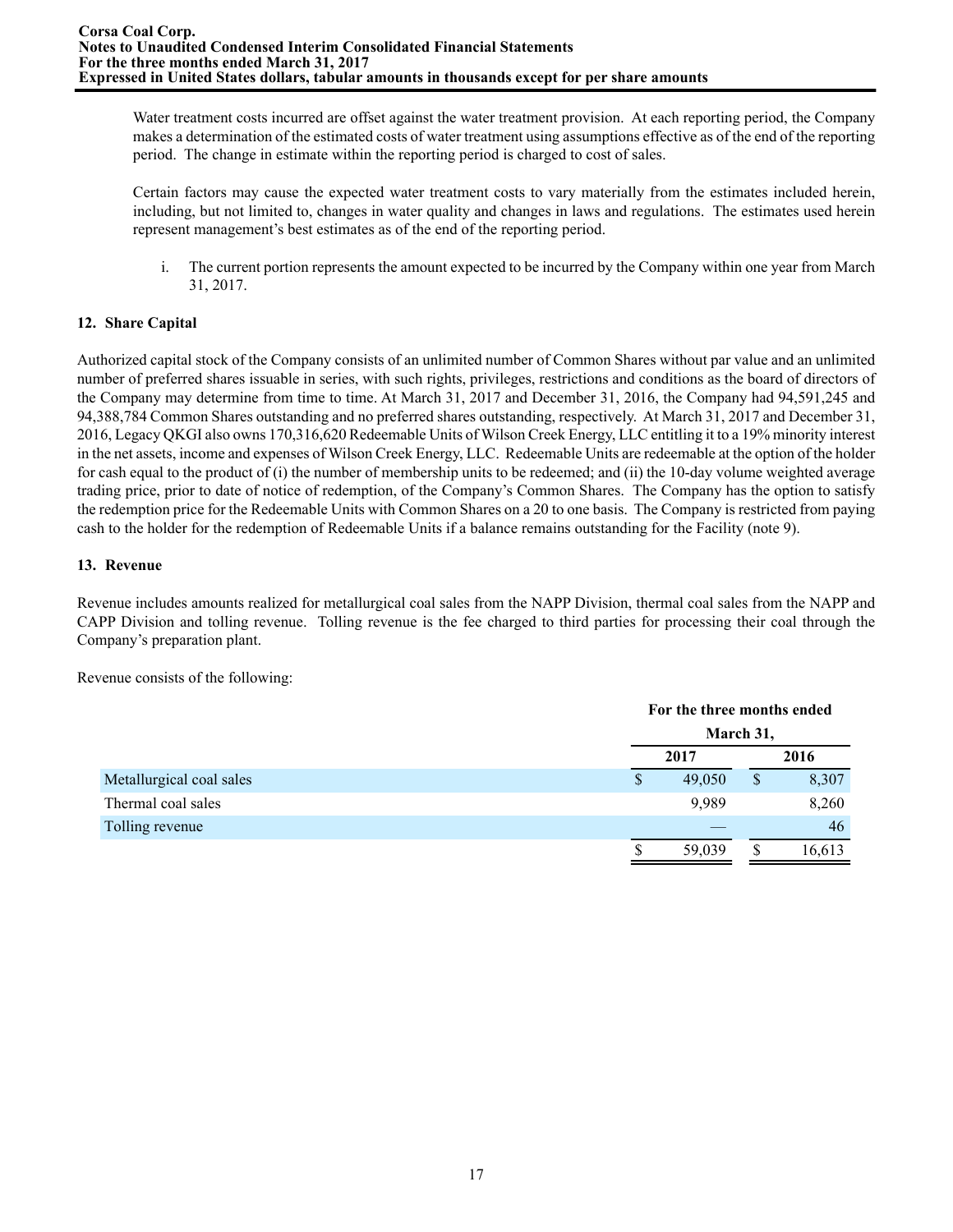## **14. Cost of Sales**

Cost of sales consists of the following:

|                                                         |    | For the three months ended |   |        |
|---------------------------------------------------------|----|----------------------------|---|--------|
|                                                         |    | March 31,                  |   |        |
|                                                         |    | 2017                       |   | 2016   |
| Mining and processing costs                             | S  | 19,336                     | S | 11,463 |
| Purchased coal costs                                    |    | 14,587                     |   | 302    |
| Royalty expense                                         |    | 2,196                      |   | 1,410  |
| Amortization expense                                    |    | 4,250                      |   | 4,587  |
| Transportation costs from preparation plant to customer |    | 2,995                      |   | 1,210  |
| Idle mine expense                                       |    | 352                        |   | 578    |
| Write-off of advance royalties and other assets         |    | 58                         |   | 126    |
| Other costs                                             |    | 1,207                      |   |        |
|                                                         | \$ | 44,981                     | S | 19,676 |

## **15. Corporate and Administrative Expense**

Corporate and administrative expense consists of the following:

|                                 | For the three months ended<br>March 31, |       |               |       |
|---------------------------------|-----------------------------------------|-------|---------------|-------|
|                                 |                                         | 2017  |               | 2016  |
| Salaries and other compensation | S                                       | 2,464 | <sup>\$</sup> | 1,848 |
| Professional fees               |                                         | 1,155 |               | 819   |
| Office expenses and insurance   |                                         | 340   |               | 353   |
| Other                           |                                         | 228   |               | 87    |
|                                 |                                         | 4,187 |               | 3,107 |

## **16. Stock Based Compensation**

The Company has a stock option plan and a restricted share unit ("RSU") plan providing for the issuance of stock options and RSUs to directors, officers, employees and service providers. The number of Common Shares reserved for issuance under the stock option plan may not exceed 10% of the total number of issued and outstanding Common Shares on a non-diluted basis on the grant date. Additionally, the number of Common Shares that may be acquired under an option or RSU granted to a certain participant is determined by the Company's Board of Directors and may not exceed 5% of the total number of issued and outstanding Common Shares on the grant date on a non-diluted basis. The exercise price of the options granted shall comply with the requirements of the stock exchange on which the Company's Common Shares are listed (i.e., the TSX Venture Exchange). The maximum term of any option may not exceed five years. Generally, options vest over three years. Each RSU granted entitles the participant to receive, from the Company, payment in cash or, at the option of the Company, payment in fully paid Common Shares. For a cash payment, the RSUs will be redeemed by the Company for cash equal to the market value of the Common Shares, determined based on the volume weighted average trading price of a Common Share on the stock exchange during the five trading days immediately preceding the payment date. In the event that the Company elects to satisfy all or part of its payment obligation in fully paid Common Shares, the Company will satisfy the payment obligation with the issuance, or delivery, of fully paid Common Shares on the payment date. No RSUs have been granted, including during the three months ended March 31, 2017 and 2016. At March 31, 2017 and 2016, there were 2,582,000 and 1,459,000 stock options available for issuance under the stock option plan, respectively.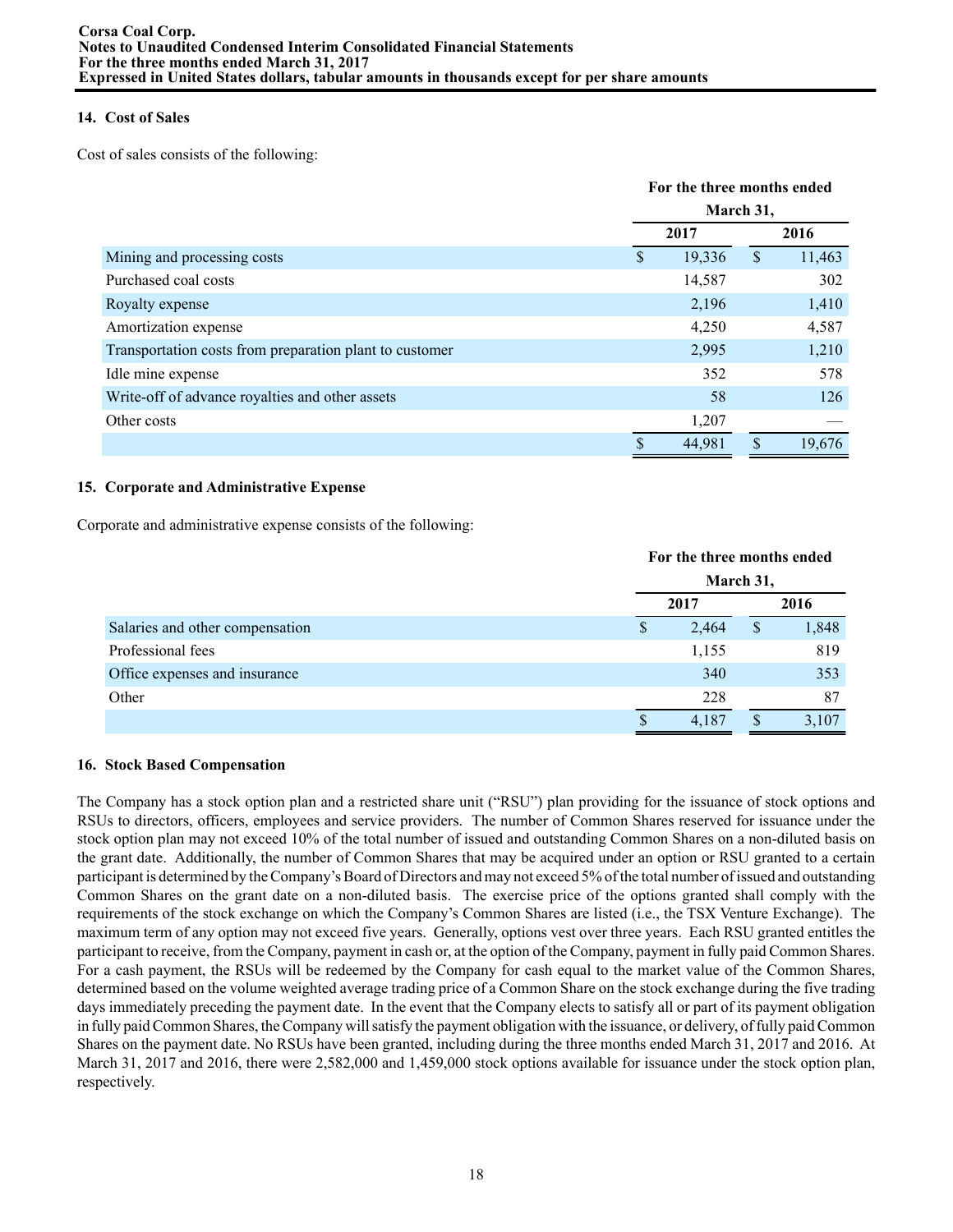The following illustrates the changes in issued and outstanding stock options during the period ended March 31, 2017:

|                             | Number of            | <b>Weighted Average</b> |
|-----------------------------|----------------------|-------------------------|
|                             | <b>Stock Options</b> | <b>Exercise Price</b>   |
|                             | (000's)              | (C <sub>s</sub> )       |
| Balance - January 1, 2016   | 6,546                | $\mathcal{S}$<br>2.56   |
| Options granted (i) (ii)    | 2,559                | 1.91                    |
| Options forfeited           | (2,021)              | 3.50                    |
| Options expired             | (50)                 | 20.02                   |
| Balance - December 31, 2016 | 7,034                | 1.93                    |
| Options granted (iii)       | 150                  | 2.40                    |
| Options exercised           | (202)                | 1.26                    |
| Options canceled/forfeited  | (82)                 | 1.66                    |
| Options expired             | (23)                 | 10.00                   |
| Balance - March 31, 2017    | 6,877                | \$<br>1.94              |

i. 1,098,967 stock options were granted on May 18, 2016 to directors, officers and employees of the Company. These options were valued using a Black-Scholes pricing model at the date granted using the following valuation assumptions:

| Expected life in years:    | 2 to 4   |
|----------------------------|----------|
| Exercise price:            | C\$1.40  |
| Risk-free interest rate:   | $0.80\%$ |
| Common Share price:        | C\$1.40  |
| <b>Expected volatility</b> | 136%     |
| Dividend yield:            | $-$ %    |
| Forfeiture rate:           | 11.05%   |
|                            |          |

ii. 1,460,000 stock options were granted on November 9, 2016 to directors, officers and employees of the Company. These options were valued using a Black-Scholes pricing model at the date granted using the following valuation assumptions:

| Expected life in years:  | $2$ to $4$        |
|--------------------------|-------------------|
| Exercise price:          | C\$2.30           |
| Risk-free interest rate: | $0.90\%$ to 1.30% |
| Common Share price:      | C\$2.30           |
| Expected volatility      | 119% to 137%      |
| Dividend yield:          | $-$ %             |
| Forfeiture rate:         | $12.61\%$         |

iii. 150,000 stock options were granted on March 7, 2017 to employees of the Company. These options were valued using a Black-Scholes pricing model at the date granted using the following valuation assumptions: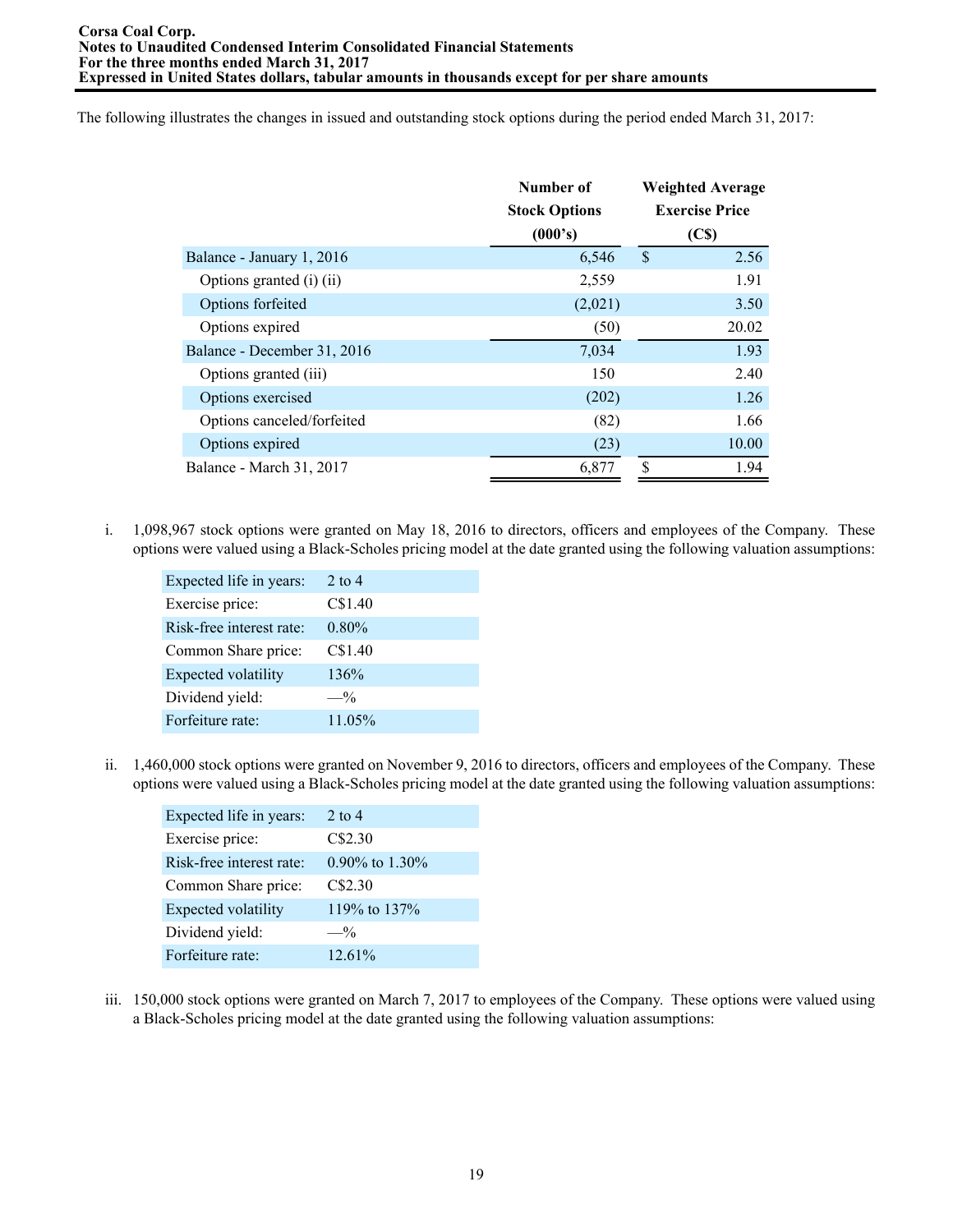| Expected life in years:    | 2 to 4         |
|----------------------------|----------------|
| Exercise price:            | C\$2.40        |
| Risk-free interest rate:   | 1.31% to 1.83% |
| Common Share price:        | C\$2.40        |
| <b>Expected volatility</b> | 117% to 137%   |
| Dividend yield:            | $-$ %          |
| Forfeiture rate:           | $12.61\%$      |

The risk-free interest rate used is the United States Treasury Yield Curve Rate for the time period relating to the expected life of the options granted. The expected volatility is based on historic market data for the Company using a look-back period equivalent to the expected life of the options granted. The estimated forfeiture rate is based on the historical forfeiture rate.

For the three months ended March 31, 2017 and 2016, the Company recorded stock based compensation expense on the outstanding stock options to corporate and administrative expenses of \$356,000 and \$558,000, respectively.

# **17. Net Finance (Expense) Income**

Net finance (expense) income of the Company included in the unaudited condensed interim consolidated statements of operations and comprehensive income (loss) are summarized below.

|                                                      |   | For the three months ended<br>March 31, |    |                |  |
|------------------------------------------------------|---|-----------------------------------------|----|----------------|--|
|                                                      |   |                                         |    |                |  |
|                                                      |   | 2017                                    |    | 2016           |  |
| Warrant financial liability (note 9(b))              | S | 1,247                                   | \$ | (841)          |  |
| Accretion of discount on Loan Payable (note $9(a)$ ) |   | (326)                                   |    | (306)          |  |
| Bond premium expense                                 |   | (391)                                   |    | (426)          |  |
| Interest expense                                     |   | (1,081)                                 |    | (915)          |  |
| Interest income                                      |   | 32                                      |    | $\overline{4}$ |  |
| Foreign exchange gain                                |   | 124                                     |    | $\overline{4}$ |  |
| Accretion on reclamation provision                   |   | (360)                                   |    | (332)          |  |
| Other                                                |   | 634                                     |    | 378            |  |
|                                                      | S | (121)                                   | \$ | (2, 434)       |  |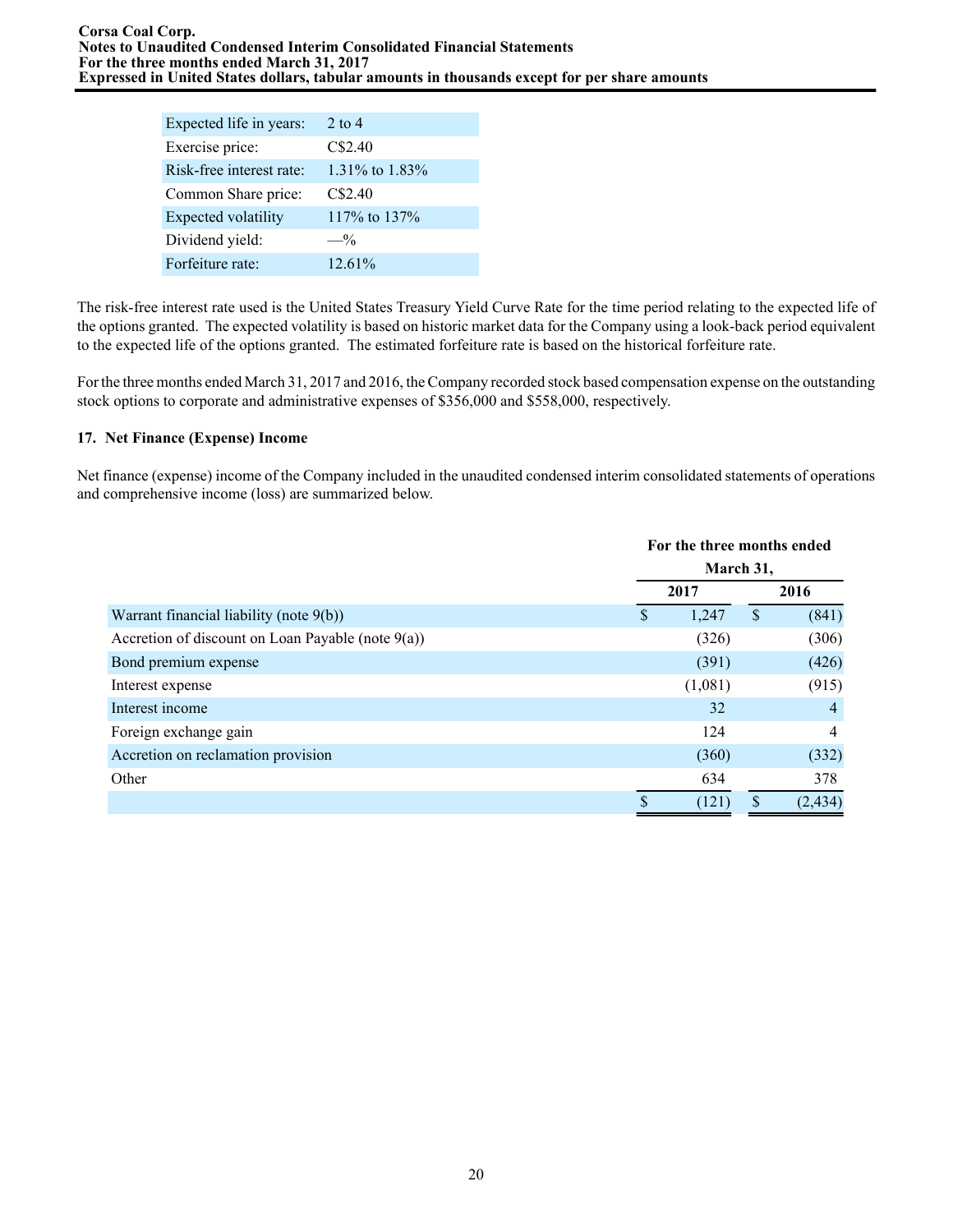# **18. Earnings per Share**

Basic and diluted earnings (loss) per Common Share is summarized as follows:

|                                                                       | For the three months ended |         |          |         |  |
|-----------------------------------------------------------------------|----------------------------|---------|----------|---------|--|
|                                                                       | March 31,                  |         |          |         |  |
|                                                                       |                            | 2017    |          | 2016    |  |
| Basic and diluted earnings (loss) attributable to common shareholders |                            | 7,239   | <b>S</b> | (8,398) |  |
|                                                                       |                            |         |          |         |  |
| Basic weighted average number of Common Shares outstanding (000's)    |                            | 94,435  |          | 69,909  |  |
| Dilutive effect of redeemable unit conversion (000's)                 |                            | 8,515   |          |         |  |
| Dilutive effect of stock options (000's)                              |                            | 2,632   |          |         |  |
| Dilutive effect of compensation warrants (000's)                      |                            | 106     |          |         |  |
| Diluted weighted average number of Common Shares outstanding (000's)  |                            | 105,688 |          | 69.909  |  |
|                                                                       |                            |         |          |         |  |
| Basic earnings (loss) per share                                       |                            | 0.08    | S        | (0.12)  |  |
| Diluted earnings (loss) per share                                     |                            | 0.07    |          | (0.12)  |  |

In periods of net loss, the number of shares used to calculate diluted earnings per share is the same as basic earnings per share; therefore, the effect of the dilutive securities is zero for such periods. For the three months ended March 31, 2016, there were no instruments, including stock options and warrants, which would result in the issuance of Common Shares whose effect would be dilutive on loss per share.

# **19. Supplemental Cash Flow Information**

|                                                                | For the three months ended |         |               |          |
|----------------------------------------------------------------|----------------------------|---------|---------------|----------|
|                                                                | March 31,                  |         |               |          |
|                                                                |                            | 2017    |               | 2016     |
| Change in working capital balances related to operations:      |                            |         |               |          |
| Accounts receivable                                            | \$                         | (3,020) | <sup>\$</sup> | 1,229    |
| Prepaid expenses and other                                     |                            | (8)     |               | 650      |
| Inventories                                                    |                            | 286     |               | (2, 850) |
| Accounts payable and accrued liabilities                       |                            | 5,043   |               | 1,986    |
| Other liabilities                                              |                            | (1,205) |               | 282      |
|                                                                |                            | 1,096   | $\mathbf{s}$  | 1,297    |
|                                                                |                            |         |               |          |
| Non-cash financing activities:                                 |                            |         |               |          |
| Issuance of Common Shares – term loan amendment (note $9(a)$ ) |                            |         | S             | 300      |
|                                                                |                            |         |               |          |
| Cash paid for interest                                         |                            | 1,089   | S             | 178      |
| Cash paid (received) for income taxes                          |                            |         |               |          |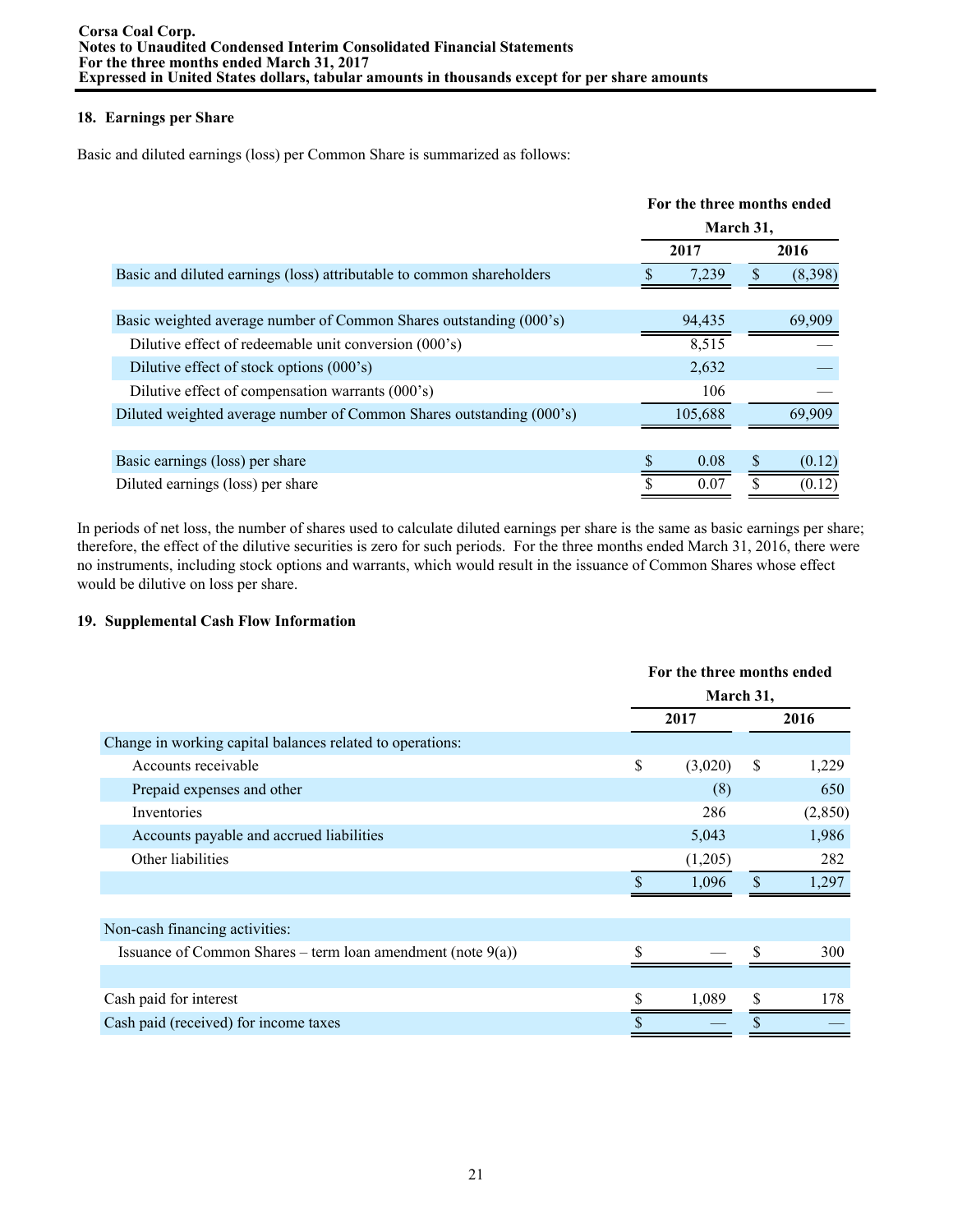## **20. Related Party Transactions**

Related party transactions include any transactions with employees, other than amounts earned as a result of their employment, transactions with companies that employees or directors either control or have significant influence over, transactions with companies who are under common control with the Company's controlling shareholder, Quintana Energy Partners L.P. ("QEP"), transactions with close family members of key management personnel and transactions with companies who are affiliated with the Company's minority shareholder, Sprott Resource Corp.

Transactions with related parties included in the unaudited condensed interim consolidated statement of operations and comprehensive income (loss) of the Company are summarized below:

|                                  | For the three months ended |   |      |  |  |
|----------------------------------|----------------------------|---|------|--|--|
|                                  | March 31,                  |   |      |  |  |
|                                  | 2017                       |   | 2016 |  |  |
| Royalties and property taxes (i) | 327                        | S | 777  |  |  |
| Supplies purchase (ii)           | 84                         |   | 32   |  |  |
| Purchased coal (iii)             | 1,514                      |   |      |  |  |
|                                  | 1.925                      |   | 809  |  |  |

- i. During the three months ended March 31, 2017 and 2016, the Company paid royalties and property taxes to related parties who are commonly controlled by QEP for coal extracted from mineral properties where the surface or mineral right of the specific property are leased by the Company and owned by the related party. These amounts were included in cost of sales in the unaudited condensed interim consolidated statements of operations and comprehensive income (loss).
- ii. During the three months ended March 31, 2017 and 2016, the Company purchased from related parties, who are significantly influenced by key management personnel of QEP, supplies used in the coal separation process. These amounts were included in cost of sales in the unaudited condensed interim consolidated statements of operations and comprehensive income (loss).
- iii. During the three months ended March 31, 2017, the Company purchased in an arm's length transaction from a related party who is a close family member of key management personnel of the Company. These amounts were included in cost of sales in the unaudited condensed interim consolidated statements of operations and comprehensive income (loss).

Included in accounts payable and accrued liabilities at March 31, 2017 and December 31, 2016 is \$16,000 and \$1,308,000, respectively, due to related parties, as a result of the transactions noted above, who are employees, directors, close family members and companies either controlled or significantly influenced by QEPor key management personnel of the Company. These amounts are unsecured and non-interest bearing.

At March 31, 2017 and December 31, 2016, the Company had a loan payable to SRLC of \$28,761,000 and \$28,435,000, respectively. SRLC is a minority shareholder of the Company. For additional details related to this loan payable see note 9.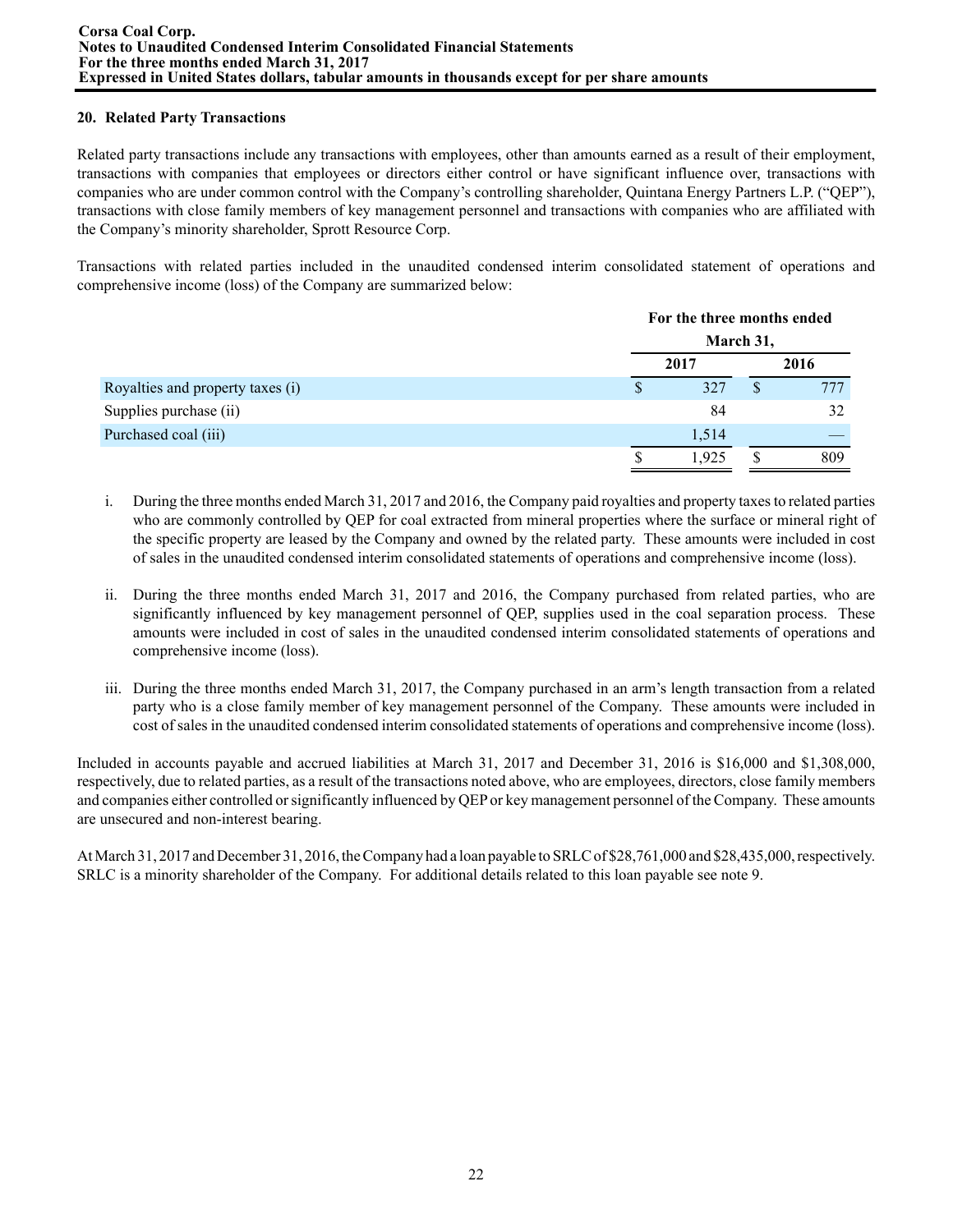## **21. Segment Disclosures**

Management has identified its operating segments based on geographical location and product offerings. Management has identified three distinct operating segments which require separate disclosures under IFRS 8 – *Operating Segments*. All three segments below are reported on the same basis as the internal reporting of the Company using accounting policies consistent with the annual consolidated financial statements.

NAPP is a distinct operating segment based on its metallurgical and thermal coal operations and location in the USA along the Northern Appalachia coal belt. CAPP is a distinct operating segment based on its thermal, industrial and metallurgical coal operations and location in the USA along the Central Appalachia coal belt. The Company's corporate office provides support and manages the mining investments. Management analyzes the operations of each segment noted above on a standalone basis for key decisions related to such operations. The amounts charged for transactions between reportable segments were measured at the exchange value, which represented the amount of consideration established and agreed to by the reportable segments.

The required disclosures for the operating segments are presented below.

|                                       | At and for the three months ended March 31, 2017 |             |             |          |           |          |               |              |
|---------------------------------------|--------------------------------------------------|-------------|-------------|----------|-----------|----------|---------------|--------------|
|                                       |                                                  | <b>NAPP</b> | <b>CAPP</b> |          | Corporate |          |               | <b>Total</b> |
| <b>Total assets</b>                   |                                                  | 158,776     | \$          | 33,777   | \$        | 18,835   | \$            | 211,388      |
| <b>Total liabilities</b>              |                                                  | 98,603      | \$          | 12,116   | \$        | 31,056   |               | 141,775      |
|                                       |                                                  |             |             |          |           |          |               |              |
| Revenues                              | \$                                               | 52,379      | \$          | 6,660    | \$        |          | $\mathsf{\$}$ | 59,039       |
| Cost of sales                         |                                                  | (36,879)    |             | (8,102)  |           |          |               | (44,981)     |
| Gross margin                          |                                                  | 15,500      |             | (1, 442) |           |          |               | 14,058       |
|                                       |                                                  |             |             |          |           |          |               |              |
| Corporate and administrative expenses |                                                  | (2,310)     |             | (471)    |           | (1,406)  |               | (4,187)      |
| Income (loss) from operations         |                                                  | 13,190      |             | (1, 913) |           | (1,406)  |               | 9,871        |
|                                       |                                                  |             |             |          |           |          |               |              |
| Net finance (expense) income          |                                                  | (262)       |             | (136)    |           | 277      |               | (121)        |
| Other income                          |                                                  | 70          |             | 264      |           |          |               | 334          |
| Income (loss) before tax              |                                                  | 12,998      |             | (1,785)  |           | (1, 129) |               | 10,084       |
|                                       |                                                  |             |             |          |           |          |               |              |
| Current income tax (benefit) expense  |                                                  |             |             |          |           |          |               |              |
| Deferred income tax expense           |                                                  |             |             |          |           |          |               |              |
|                                       |                                                  |             |             |          |           |          |               |              |
| Net and comprehensive income (loss)   | \$                                               | 12,998      | \$          | (1,785)  | \$        | (1, 129) | \$            | 10,084       |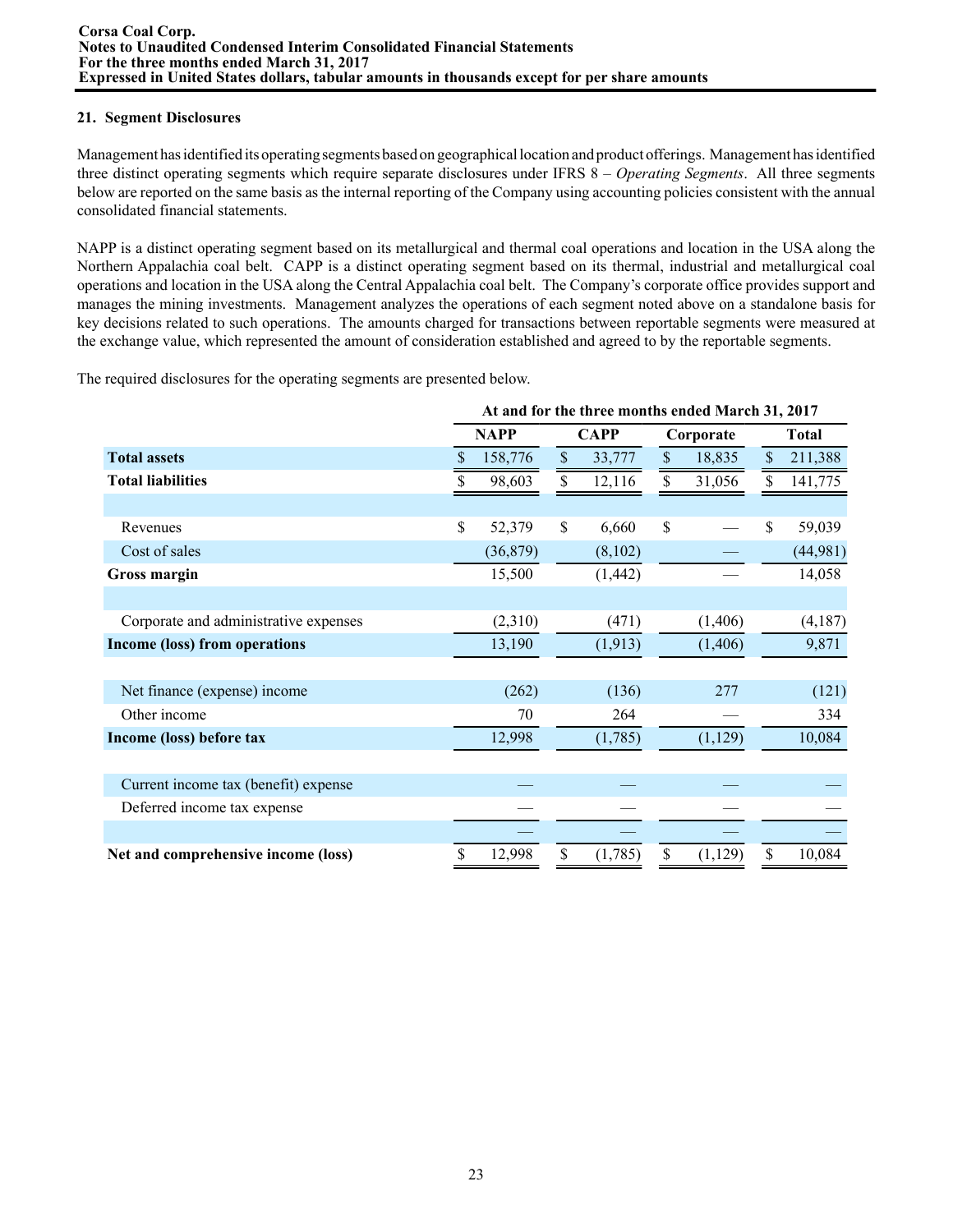#### **Corsa Coal Corp. Notes to Unaudited Condensed Interim Consolidated Financial Statements For the three months ended March 31, 2017 Expressed in United States dollars, tabular amounts in thousands except for per share amounts**

|                                       |    | For the three months ended March 31, 2016 |    |             |              |           |               |              |  |
|---------------------------------------|----|-------------------------------------------|----|-------------|--------------|-----------|---------------|--------------|--|
|                                       |    | <b>NAPP</b>                               |    | <b>CAPP</b> |              | Corporate |               | <b>Total</b> |  |
| Revenues                              | \$ | 10,205                                    | \$ | 6,408       | $\mathbb{S}$ |           | $\mathsf{\$}$ | 16,613       |  |
| Cost of sales                         |    | (13,679)                                  |    | (5,997)     |              |           |               | (19,676)     |  |
| <b>Gross margin</b>                   |    | (3, 474)                                  |    | 411         |              |           |               | (3,063)      |  |
|                                       |    |                                           |    |             |              |           |               |              |  |
| Corporate and administrative expenses |    | (1,178)                                   |    | (407)       |              | (1,522)   |               | (3,107)      |  |
| <b>Loss from operations</b>           |    | (4,652)                                   |    | 4           |              | (1,522)   |               | (6,170)      |  |
|                                       |    |                                           |    |             |              |           |               |              |  |
| Net finance expense                   |    | (442)                                     |    | (116)       |              | (1,876)   |               | (2, 434)     |  |
| Other income (expense)                |    | 312                                       |    | (5)         |              |           |               | 307          |  |
| Loss before tax                       |    | (4,782)                                   |    | (117)       |              | (3,398)   |               | (8,297)      |  |
|                                       |    |                                           |    |             |              |           |               |              |  |
| Current income tax expense            |    |                                           |    |             |              |           |               |              |  |
| Deferred income tax expense           |    |                                           |    |             |              |           |               |              |  |
|                                       |    |                                           |    |             |              |           |               |              |  |
| Net and comprehensive loss            | \$ | (4,782)                                   | \$ | (117)       | \$           | (3,398)   | \$            | (8,297)      |  |

All of the Company's mining properties are located in the USA. The following geographic data includes revenues, net income (loss), non-current assets and total assets:

|                    |            | For the three months ended<br><b>March 31, 2017</b> |               | For the three months ended<br><b>March 31, 2016</b> |                             |               |  |  |
|--------------------|------------|-----------------------------------------------------|---------------|-----------------------------------------------------|-----------------------------|---------------|--|--|
|                    | <b>USA</b> | Canada                                              | <b>Total</b>  | <b>USA</b>                                          | Canada                      | <b>Total</b>  |  |  |
| Revenue            | 59,039     |                                                     | 59,039        | 16,613<br>S                                         | S                           | 16,613        |  |  |
| Net income (loss)  | 11.213     | (1, 129)                                            | 10.084        | (4,899)<br>S                                        | (3,398)<br>S                | (8,297)<br>S  |  |  |
|                    |            | At March 31, 2017                                   |               |                                                     | <b>At December 31, 2016</b> |               |  |  |
|                    | <b>USA</b> | Canada                                              | <b>Total</b>  | <b>USA</b>                                          | Canada                      | <b>Total</b>  |  |  |
| Non-current assets | 153,566    |                                                     | 153,566<br>S. | 152,294<br>\$.                                      | 21                          | 152,315       |  |  |
| Total assets       | 192,859    | 18,529                                              | 211,388<br>S. | 181,017<br>S                                        | 19,955                      | 200,972<br>S. |  |  |